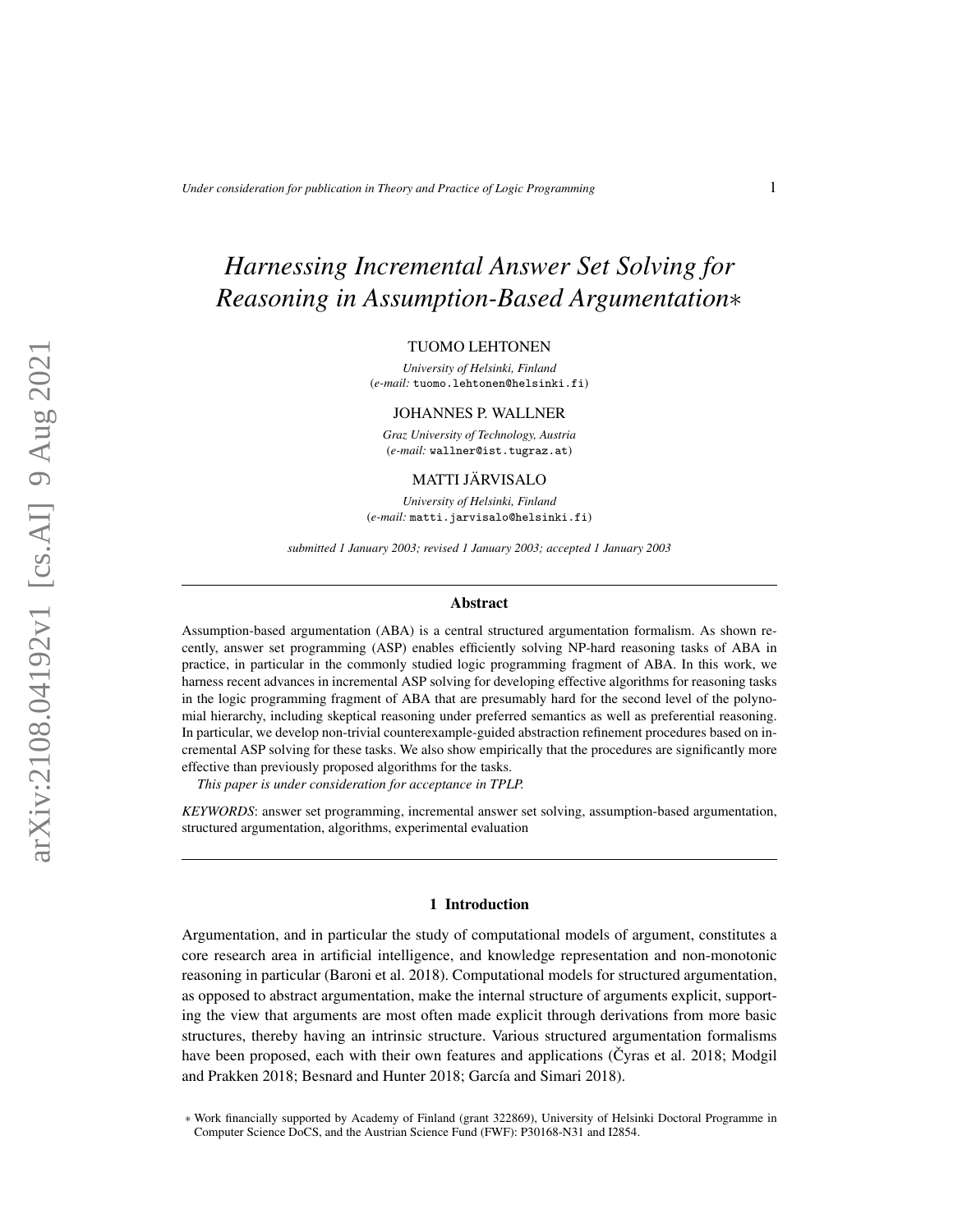In this work we focus on the commonly studied logic programming fragment of assumptionbased argumentation (ABA) ( $\check{C}$ yras et al. 2018) and its extension, ABA<sup>+</sup>, equipped with preferences ( $\check{C}$ yras and Toni 2016a). These central structured argumentation formalisms have found applications e.g., in decision making in a multi-agent context [\(Fan et al. 2014\)](#page-15-4), game theory [\(Fan](#page-15-5) [and Toni 2016\)](#page-15-5), and in choosing treatment recommendations based on clinical guidelines and preferential information given by patients ( $\check{C}$ yras and Oliveira 2019). In addition to applications, the challenge of developing efficient systems for ABA reasoning is also highlighted by the 2021 ICCMA argumentation system competition, which for the first time called for ABA reasoning systems for several NP-hard problems.

Among the algorithmic approaches proposed for reasoning in ABA [\(Dung et al. 2006;](#page-15-7) [Gaert](#page-15-8)[ner and Toni 2007;](#page-15-8) [Toni 2013;](#page-15-9) [Craven et al. 2013;](#page-15-10) [Craven and Toni 2016;](#page-14-2) [Lehtonen et al. 2017;](#page-15-11) [Lehtonen et al. 2021\)](#page-15-12), in terms of scalability arguably the currently most efficient practical approach is based on encoding ABA reasoning tasks declaratively using answer set programming (ASP) [\(Gelfond and Lifschitz 1988;](#page-15-13) Niemelä 1999), and invoking off-the-shelf ASP solvers for the reasoning part [\(Lehtonen et al. 2021;](#page-15-12) [Caminada and Schulz 2017\)](#page-14-3). While this approach is noticeably more efficient than other competing ABA reasoning systems on NP-complete variants of ABA reasoning, the approach was not directly extended to cover all *beyond-NP* variants of ABA reasoning, i.e., reasoning tasks which are presumably hard for the second-level of the polynomial hierarchy. In particular, skeptical acceptance in ABA under preferred semantics was treated resorting to the so-called Asprin approach, although a direct treatment would be viable. Further, credulous reasoning in  $ABA^+$  under admissible and complete semantics was not covered.

Motivated by the success of ASP-based ABA reasoning, in this work we harness very recent advances in incremental ASP solving [\(Kaminski et al. 2020;](#page-15-15) [Gebser et al. 2011\)](#page-15-16) for developing counterexample-guided abstraction refinement [\(Clarke et al. 2003;](#page-14-4) [Clarke et al. 2004\)](#page-14-5) style algorithms for skeptical reasoning in ABA under preferred semantics, as well as credulous reasoning in  $ABA^+$  under admissible and complete semantics. Compared to the currently existing ABA reasoning systems supporting these tasks, in particular the Asprin-based [\(Brewka et al.](#page-14-6) [2015\)](#page-14-6) approach to reasoning in ABA under preferred semantics [\(Lehtonen et al. 2021\)](#page-15-12), and the ABAplus system [\(Bao et al. 2017\)](#page-14-7) for enumerating admissible and complete assumption sets in  $ABA<sup>+</sup>$ , our approach provides significant performance improvements in practice and allows for directly reasoning about credulous acceptance in ABA<sup>+</sup>. Our implementation is available at [https://bitbucket.org/coreo-group/aspforaba.](https://bitbucket.org/coreo-group/aspforaba)

### 2 Assumption-Based Argumentation

We recall assumption-based argumentation (ABA) [\(Bondarenko et al. 1997;](#page-14-8) [Toni 2014;](#page-15-17) Čyras [et al. 2018\)](#page-15-0) and ABA<sup>+</sup> (Čyras and Toni 2016a; Čyras and Toni 2016b; [Bao et al. 2017;](#page-14-7) Čyras [2017\)](#page-15-19) which extends ABA with preferences over assumptions. We define  $ABA^+$  frameworks, as  $ABA^+$  is a generalization of ABA.

We focus on the commonly studied logic programming fragment of  $ABA$  and  $ABA^+$ . In particular, we assume a deductive system  $(\mathcal{L}, \mathcal{R})$  with  $\mathcal{L}$  a set of atoms and  $\mathcal{R}$  a set of inference rules over  $\mathscr L$  with a rule  $r \in \mathscr R$  having the form  $a_0 \leftarrow a_1, \ldots, a_n$  with  $a_i \in \mathscr L$ . To distinguish ABA atoms from atoms in answer set programming, we refer to the former as sentences. We denote the head of rule *r* by *head*(*r*) = { $a_0$ } and the (possibly empty) body of *r* by *body*(*r*) = { $a_1, \ldots, a_n$  }.

An ABA<sup>+</sup> framework is a tuple  $F = (\mathcal{L}, \mathcal{R}, \mathcal{A}, ^-, \leq)$  with  $(\mathcal{L}, \mathcal{R})$  a deductive system, a set of assumptions  $\mathscr{A} \subseteq \mathscr{L}$ , a function  $\overline{\phantom{a}}$  mapping assumptions  $\mathscr{A}$  to sentences  $\mathscr{L}$ , and a preorder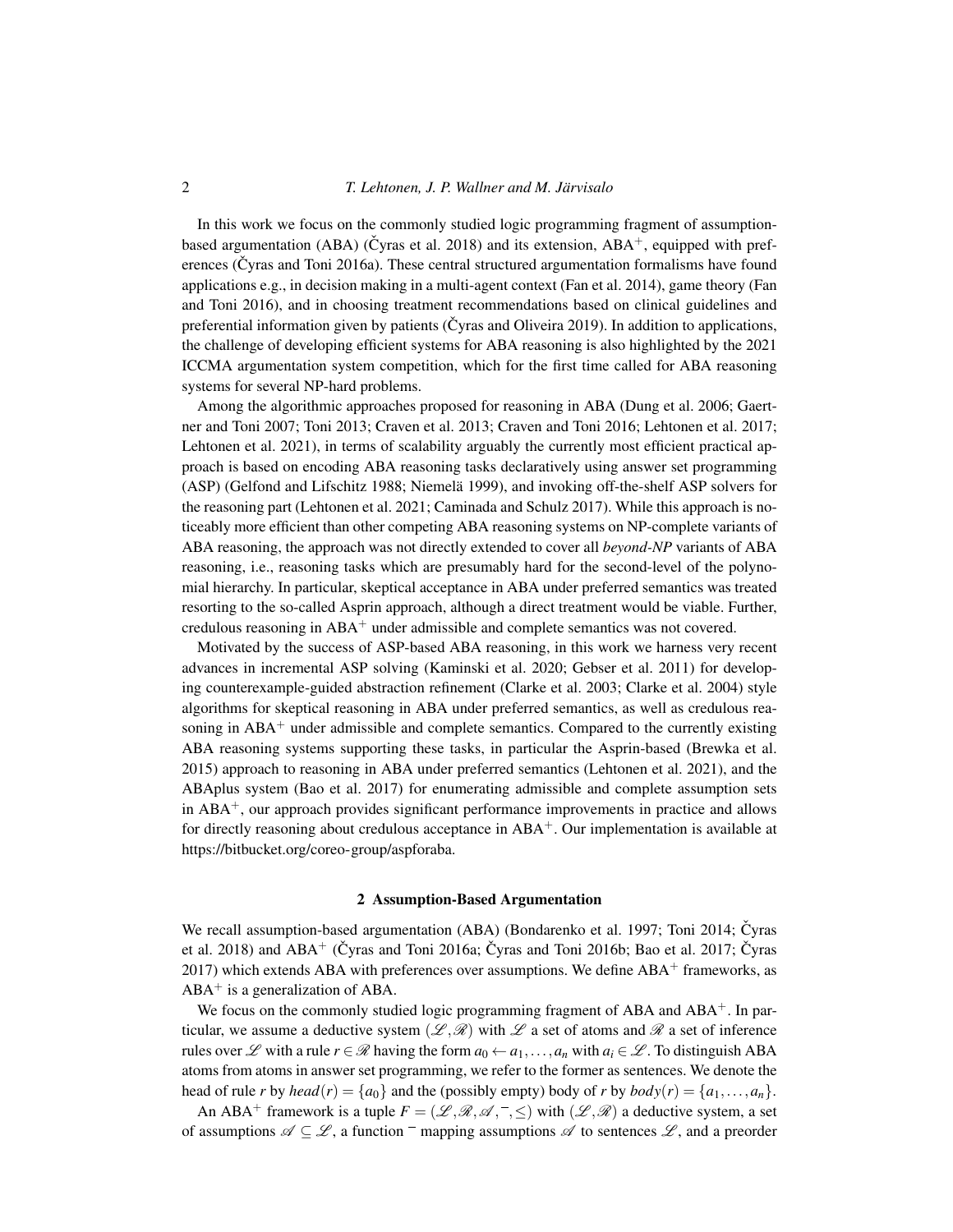$\leq$  on  $\mathscr A$ . The strict counterpart  $\leq$  of  $\leq$  is defined as usual by  $a \leq b$  iff  $a \leq b$  and  $b \not\leq a$ , for  $a, b \in \mathscr{A}$ . An ABA framework, that is ABA<sup>+</sup> without preferences, is an ABA<sup>+</sup> framework with  $\leq$  = 0, denoted by  $(\mathcal{L}, \mathcal{R}, \mathcal{A},^{-})$ . In this paper, we focus on so-called flat ABA<sup>+</sup> frameworks where assumptions cannot be derived, i.e., do not occur in heads of rules. We assume that each set in an  $ABA^+$  is finite.

There are two notions of derivations for ABA: tree-derivations and forward-derivations. ABA<sup>+</sup> is in general defined through tree-derivations. We briefly recall both notions. A sentence  $s \in \mathscr{L}$ is tree-derivable from a set of assumptions  $X \subseteq \mathcal{A}$  and rules  $R \subseteq \mathcal{R}$ , denoted by  $X \models_R s$ , if there is a finite tree with the root labeled by *s*, the leaves labeled by elements of *X*, and for each internal node there is a rule  $r \in R$  such that the node itself is labeled by *head*(*r*) and the set of labels of the children of this node is  $body(r)$ . For each rule  $r \in R$  there is a node labeled in this way. For brevity, *R* can be left unspecified and be assumed to be some suitable subset of  $\mathcal{R}$ . A sentence  $a \in \mathcal{L}$  is forward-derivable from a set  $X \subseteq \mathcal{A}$  via rules  $\mathcal{R}$ , denoted by  $X \vdash_{\mathcal{R}} a$ , if there is a sequence of rules  $(r_1,...,r_n)$  such that  $head(r_n) = a$ , for each rule  $r_i$  we have  $r_i \in \mathcal{R}$ , and each sentence in the body of  $r_i$  is derived from rules earlier in the sequence or is in  $X$ , i.e., *body*( $r_i$ ) ⊆ *X* ∪ ∪<sub>*j*<*i*</sub> *head*( $r_j$ ). The deductive closure for an assumption set *X* w.r.t. rules  $\Re$  is given by  $Th_{\mathscr{R}}(X) = \{a \mid X \vdash_{\mathscr{R}} a\}.$ 

## *Definition 1*

Let  $(\mathcal{L}, \mathcal{R}, \mathcal{A}, -\leq)$  be an ABA<sup>+</sup> framework, and  $A, B \subseteq \mathcal{A}$  be two sets of assumptions. *A* <attacks *B* if

- $A' \models_R \overline{b}$  for some  $A' \subseteq A, b \in B$ , and  $\overline{A}a' \in A'$  with  $a' < b$ , or
- $B' \models_R \overline{a}$  for some  $a \in A$  and  $B' \subseteq B$  s.t.  $\exists b' \in B'$  with  $b' < a$ .

In words, set *A* attacks *B* if (i) from a subset  $A'$  of  $A$ , one can tree-derive a contrary of an assumption  $b \in B$  and no member in *A*<sup> $\prime$ </sup> is strictly less preferred than *b*, or (ii) from *B*, via subset *B*<sup> $\prime$ </sup> one can tree-derive a contrary of an assumption  $a \in A$  and some member of  $B'$  is strictly less preferred than *a*. Attacks of type (i) are *normal* <-attacks and those of type (ii) *reverse* <-attacks, with the intuition that the (non-preference based) conflict in (i) succeeds and in case of (ii) is countered and reversed by the preference relation. For brevity, we omit set notation when *A* <-attacks a singleton  ${b}$  (then we say *A* <-attacks *b*).

#### *Definition 2*

Let  $F = (\mathcal{L}, \mathcal{R}, \mathcal{A}, -\leq)$  be an ABA<sup>+</sup> framework. An assumption set  $A \subseteq \mathcal{A}$  is called conflictfree if *A* does not <-attack itself. Set *A* defends assumption set  $B \subseteq \mathcal{A}$  if for all  $C \subseteq \mathcal{A}$  that <-attack *B* it holds that *A* <-attacks *C*.

#### *Definition 3*

Let  $F = (\mathcal{L}, \mathcal{R}, \mathcal{A}, \bar{\cdot}, \leq)$  be an ABA<sup>+</sup> framework. Further, let  $A \subseteq \mathcal{A}$  be a conflict-free set of assumptions in *F*. Set *A* is

- <-*admissible* in *F* if *A* defends itself;
- $\bullet$  <*-complete* in *F* if *A* is admissible in *F* and contains every assumption set defended by A;
- $\leq$ -*preferred* in *F* if *A* is  $\leq$ -admissible and there is no  $\leq$ -admissible set of assumptions *B* in *F* with *A* ⊂ *B*.

We use the term  $\lt$ - $\sigma$  *assumption set* for an assumption set under a semantics  $\sigma \in \{adm, com, \}$ *prf* }, i.e., <-admissible, <-complete, and <-preferred assumption set, respectively.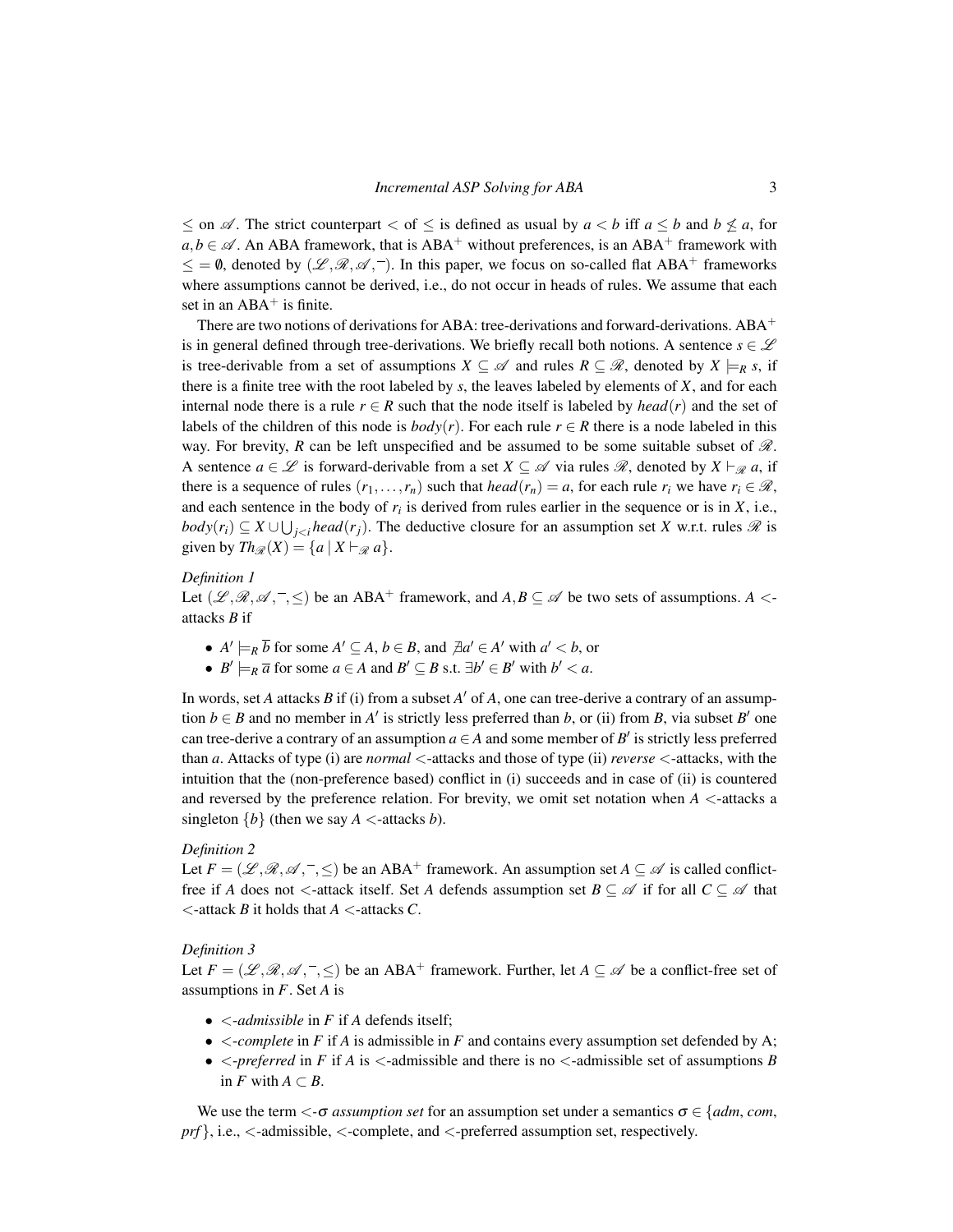For ABA, we refer to the corresponding semantics without the preference relation  $\langle$  (e.g., complete semantics instead of <-complete semantics). Attacks (0-attacks) in ABA frameworks simplify to attacks from *A* to *B* when  $A \vdash_{\mathcal{R}} \overline{b}$  for  $b \in B$ .

Main reasoning tasks on  $ABA^+$  are the following.

## *Definition 4*

Let *F* = (L ,R,A , ,≤) be an ABA<sup>+</sup> framework and <-σ a semantics. A sentence *s* ∈ L is

- credulously accepted in *F* under  $\langle -\sigma \rangle$  if there is a  $\langle -\sigma \rangle$  assumption set *A* s.t.  $s \in Th_{\mathcal{R}}(A)$ ; and
- skeptically accepted in *F* under  $\langle -\sigma \text{ if } s \in Th_{\mathcal{R}}(A) \text{ for all } \langle -\sigma \text{ assumption sets } A.$

The tasks for ABA are analogous (disregarding <).

## *Example 1*

Let *F* be an ABA<sup>+</sup> framework with  $\mathscr{A} = \{a, b, c\}$ ,  $\overline{b} = x$ ,  $\overline{c} = y$ ,  $a < c$ , and  $\mathscr{R} = \{(x \leftarrow a), (y \leftarrow a)\}$ *a*)}. We have  $\{a\}$  normally  $\lt$ -attacks *b* and  $\{c\}$  reversely  $\lt$ -attacks *a*. The  $\lt$ -admissible sets of *F* are 0,  $\{c\}$ , and  $\{b, c\}$ , and the framework has the unique  $\leq$ -complete set  $\{b, c\}$ .

We focus on computationally hard reasoning tasks in ABA and ABA<sup>+</sup>. Deciding skeptical acceptance under preferred semantics in ABA is  $\Pi_2^P$ -complete [\(Dimopoulos et al. 2002\)](#page-15-20). In ABA<sup>+</sup>, credulous acceptance under  $\lt$ -admissible semantics is  $\Sigma_2^P$ -complete, and checking whether a set is <-admissible and <-complete is coNP-complete and coNP-hard, respectively [\(Lehtonen et al.](#page-15-12) [2021\)](#page-15-12).

## 3 Algorithms

We present ASP-based counterexample-guided abstraction refinement (CEGAR) algorithms for beyond-NP reasoning tasks in ABA and  $ABA<sup>+</sup>$ . The CEGAR-based algorithms follow the iterative schema of considering an NP-abstraction of the solution space (containing spurious solutions), and drawing candidates from this space. At each iteration, a candidate solution is obtained (if one remains) by calling an ASP solver. If no further candidate solutions can be obtained, the search terminates. If a candidate is obtained, one checks with another ASP solver call whether the candidate is an actual solution. If it is, the search terminates. If not, a counterexample is obtained, and the abstraction is refined (solution space is reduced) by ruling out from further consideration at least the candidate solution.

We briefly recap basic ASP concepts. An answer set program  $\pi$  consists of rules  $r$  of the form  $h \leftarrow b_1, \ldots, b_k, not \, b_{k+1}, \ldots, \, not \, b_m$ , where *h* and each  $b_i$  is an atom. A literal is an atom or a default negated (*not*) atom. A rule is positive if  $k = m$ , a fact if  $m = 0$ , and a constraint if there is no head *h* (then a shorthand for the same rule with a fresh atom *a* in the head and default negated in the body). An atom  $b_i$  has the form  $p(t_1, \ldots, t_n)$  with  $p$  a predicate and with each  $t_i$  a constant or a variable. An answer set program, a rule, and an atom, respectively, is ground if it is free of variables. For a non-ground program, *GP* is the set of rules obtained by applying all possible substitutions from the variables to the set of constants appearing in the program. An interpretation *I*, i.e., a subset of all the ground atoms, satisfies a positive rule  $r = h \leftarrow b_1, \ldots, b_k$  iff all positive body elements  $b_1, \ldots, b_k$  are in *I* implies that the head atom is in *I*. For a program  $\pi$  consisting only of positive rules, let  $Cl(\pi)$  be the uniquely determined interpretation *I* that satisfies all rules in  $\pi$  and no subset of *I* satisfies all rules in  $\pi$ . Interpretation *I* is an answer set of a ground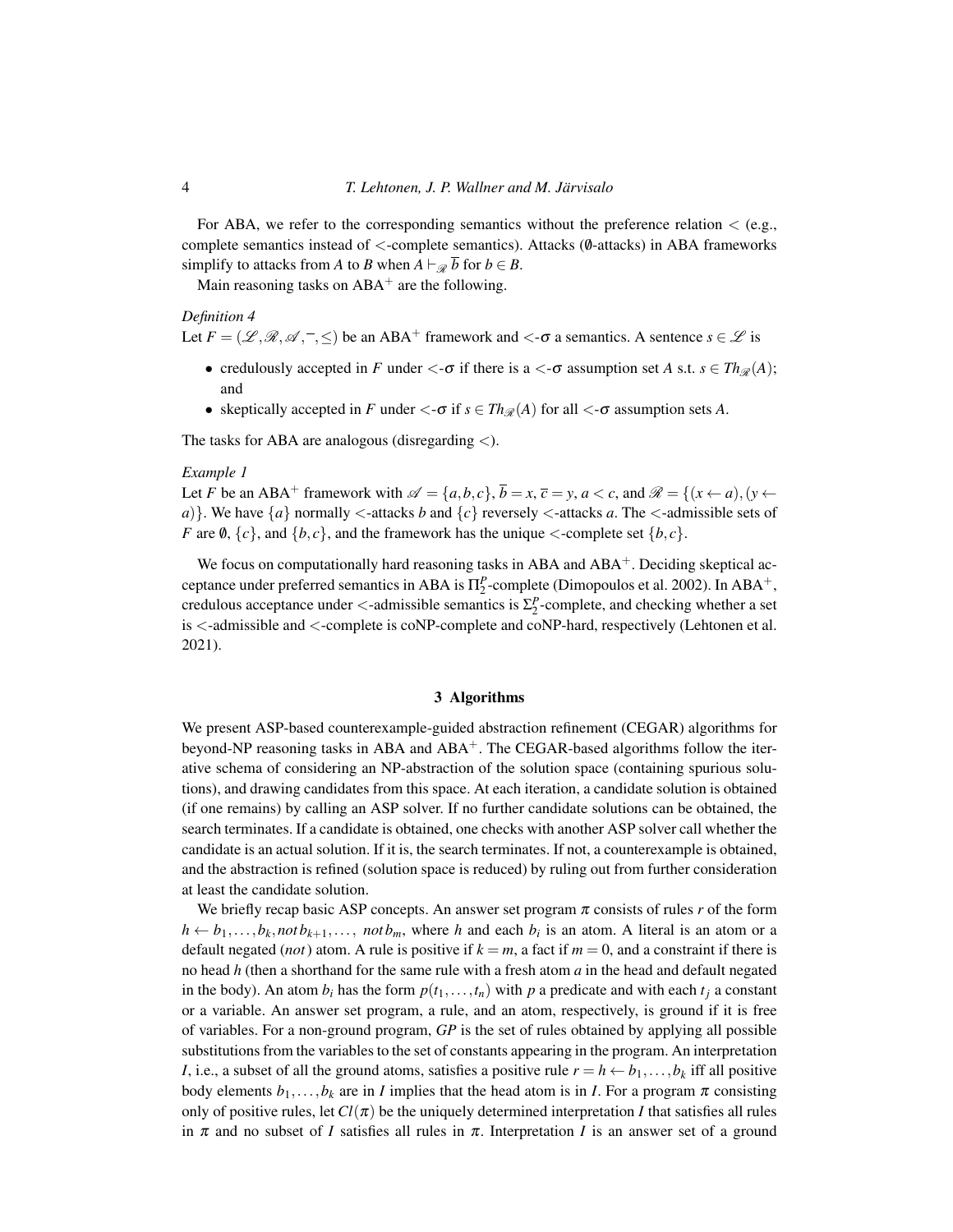$\text{program } \pi \text{ if } I = Cl(\pi^I) \text{ where } \pi^I = \{(h \leftarrow b_1, \ldots, b_k) \mid (h \leftarrow b_1, \ldots, b_k, \text{not } b_{k+1}, \ldots, \text{not } b_m) \in \mathbb{C}$  $\pi$ ,  $\{b_{k+1},...,b_m\} \cap I = \emptyset\}$  is the reduct; and of a non-ground program  $\pi$  if *I* is an answer set of *GP* of  $\pi$ . A program  $\pi$  is satisfiable iff there is an answer set of  $\pi$ .

We make use of the following shorthands. Let *I* be an interpretation (set of ASP atoms), **p** be some ASP predicate of arity one, and  $M = \{l_1, \ldots, l_n\}$  a set of ASP literals. We define  $p(I)$  ${\bf p}(x) | {\bf p}(x) \in I$ , and *constr*(*M*) =  $\leftarrow$  *l*<sub>1</sub>,...,*l<sub>n</sub>*. That is, **p**(*I*) is a set of atoms **p**(*x*) which are contained in the interpretation, and *constr*(*M*) is an ASP constraint containing *M* as its body. For reasons of convenience, if *l* is an ASP literal, we also define the shorthand *constr*(*l*) = ← *l* (i.e., allowing *M* to be a set or a single literal).

In the following we refer to forward-derivations when talking about derivations. For ABA, tree and forward-derivations are equivalent for the problems considered here [\(Dung et al. 2006;](#page-15-7) [Dung](#page-15-21) [et al. 2010\)](#page-15-21). While forward-derivations are not directly applicable for  $ABA^+$ , for our approach to <-admissible and <-complete semantics we employ previous results [\(Lehtonen et al. 2021\)](#page-15-12) together with new ones (Section [3.2\)](#page-6-0), which allow for avoiding naive application of tree-derivations which would require explicitly constructing arguments.

## *3.1 Skeptical Acceptance under Preferred Semantics*

We begin with skeptical reasoning under preferred semantics in ABA, which is a  $\Pi_2^P$ -complete problem. Following successful schemes for the same reasoning task on abstract argumentation frameworks (AFs) [\(Cerutti et al. 2018\)](#page-14-9), we present Algorithm [1](#page-4-0) for deciding skeptical acceptance of sentences in an ABA framework. We encode the given ABA framework  $F = (\mathcal{L}, \mathcal{R}, \mathcal{A}, \bar{\mathcal{A}})$  as ASP: assign each rule a unique identifier ( $\mathcal{R} = \{r_1, ..., r_n\}$ ) and let

$$
ABA(F) = \{ \text{assumption}(a). \mid a \in \mathcal{A} \} \cup
$$
\n
$$
\{ \text{head}(i, b). \mid r_i \in \mathcal{R}, b \in head(r_i) \} \cup
$$
\n
$$
\{ \text{body}(i, b). \mid r_i \in \mathcal{R}, b \in body(r_i) \} \cup
$$
\n
$$
\{ \text{contrary}(a, x). \mid x = \overline{a}, a \in \mathcal{A} \}.
$$

Listing [1](#page-5-0) presents module π*com* for finding complete assumption sets, including a possible queried sentence [\(Lehtonen et al. 2021\)](#page-15-12). Now *I* is an answer set of  $ABA(F) \cup \pi_{com}$  iff  $\{a \mid \textbf{in}(a) \in I\}$  is a complete assumption set of  $F$ , and one can derive the sentence  $x$  from this complete assumption set iff supported( $x$ )  $\in$  *I*. Further, out(*I*) contains the assumptions of *F* that are not part of  $\text{in}(I)$ .

#### <span id="page-4-0"></span>Algorithm 1 Skeptical acceptance under preferred

**Require:** ABA framework  $F = (\mathcal{L}, \mathcal{R}, \mathcal{A}, ^-), s \in \mathcal{L}$ 

Ensure: return YES if *s* is skeptically accepted under preferred semantics in *F*, NO otherwise 1:  $\pi := \text{ABA}(F) \cup \pi_{com}$ 

- <span id="page-4-1"></span>2: **while**  $\pi \cup \{constr(\text{supported}(s))\}$  is satisfiable **do**
- <span id="page-4-2"></span>3: Let *I* be the found answer set
- 4:  $\pi := \pi \cup \{constr(\textbf{out}(I))\}$
- 5: while  $\pi \cup \{constr(\text{supported}(s))\} \cup \text{in}(I)$  is satisfiable do
- 6: Let *I* be the found answer set

<span id="page-4-3"></span>7:  $\pi := \pi \cup \{constr(\textbf{out}(I))\}$ 

- 8: **if**  $\pi \cup \text{in}(I)$  is unsatisfiable **then return** NO
- 9: return YES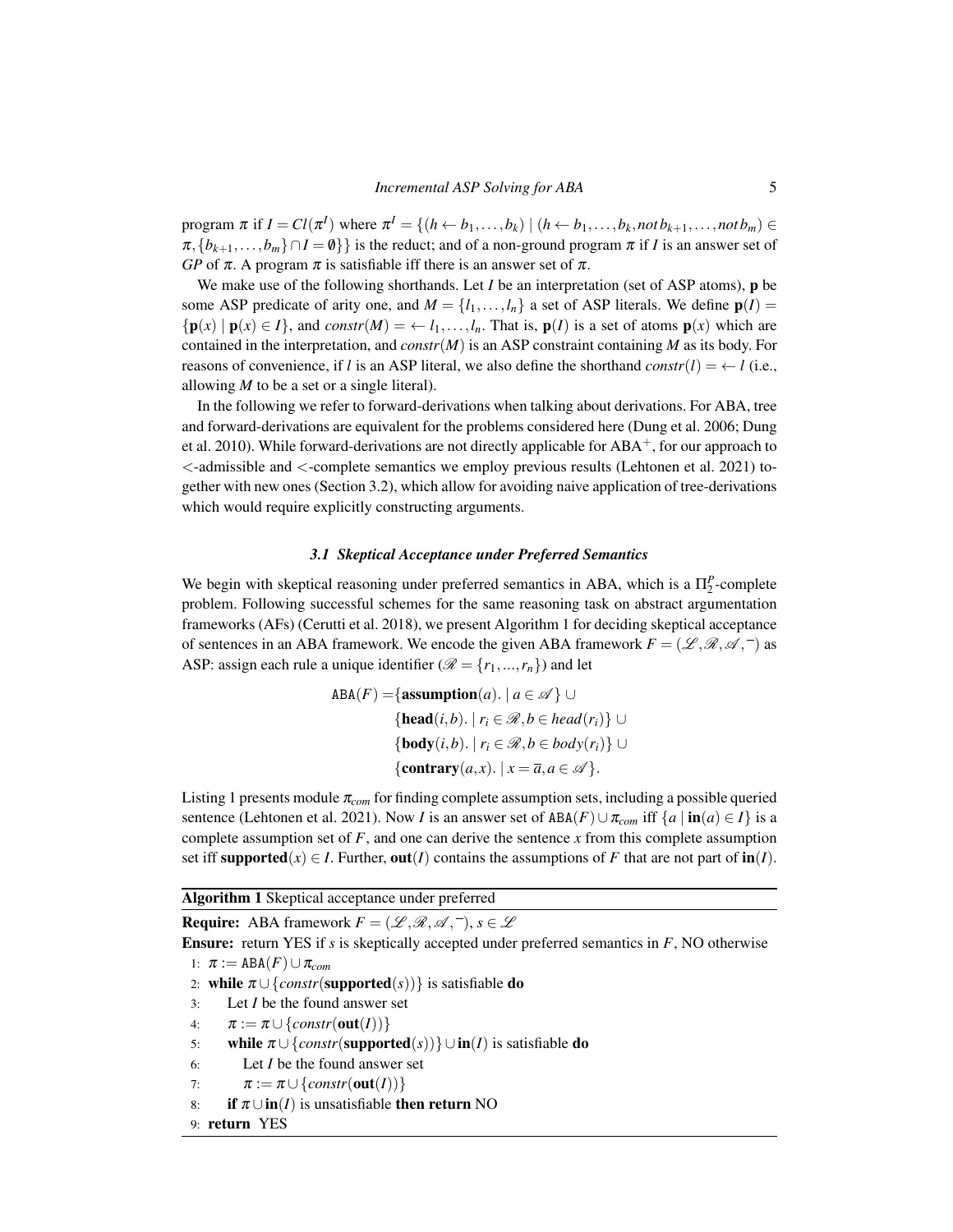```
Listing 1: Module πcom
```

```
in(X) \leftarrow assumption(X), not out(X).
out(X) \leftarrow assumption(X), not in(X).supported(X) \leftarrow assumption(X), in(X).supported(X) \leftarrow head(R,X), triggered_by_in(R).triggered_by_in(R) \leftarrow head(R, ...), supported(X): body(R, X).
\leftarrow in(X), contrary(X,Y), supported(Y).
\mathbf{defeated}(X) \leftarrow \mathbf{supported}(Y), \mathbf{contrary}(X, Y).derived_from_undefeated(X) \leftarrow assumption(X), not defeated(X).
derived from undefeated(X) \leftarrow \text{head}(R, X), triggered by undefeated(R).
triggered_by_undefeated(R) \leftarrow head(R, _), derived_from_undefeated(X) : body(R,X).
attacked_by_undefeated(X) \leftarrow contrary(X,Y), derived_from_undefeated(Y).
\leftarrow in(X), attacked_by_undefeated(X).
\leftarrow out(X), not attacked_by_undefeated(X).
```
Algorithm [1](#page-4-0) decides skeptical acceptance under preferred semantics for ABA frameworks by first generating a complete assumption set<sup>[1](#page-5-1)</sup> within the framework that does not derive the queried sentence *s* (Line [2\)](#page-4-1). If there is no answer set found in the first application of the while loop in Line [2,](#page-4-1) then all complete assumption sets of *F* derive *s*, and the algorithm terminates. Otherwise, we add to the ASP encoding  $\pi$  the constraint ruling out the complete set encoded in  $\text{in}(I)$  as a solution: we add  $constr(\text{out}(I))$ , which states that at least one atom in  $\text{out}(I)$  must not be present in an answer set from now on (excluding  $\mathbf{in}(I)$ ) and its subsets). Subsequently, we iteratively generate proper supersets of a currently found complete assumption set not deriving *s* (loop starting in Line [5\)](#page-4-2). When this inner loop terminates, we found a complete assumption set that is  $\subset$ -maximal among all complete assumption sets that do not derive *s*, and  $\pi$  currently contains the last constraint ruling out this particular complete assumption set and its subsets. In Line [8,](#page-4-3) we check with an ASP solver call whether  $\pi \cup \text{in}(I) := \pi \cup \{ \text{in}(a) \mid \text{in}(a) \in I \}$  is satisfiable. If it is, there is a complete assumption set that is a proper *superset* of the assumptions encoded in  $\textbf{in}(I)$  and that derives *s*. In this case  $\text{in}(I)$  is not a preferred assumption set and thus not a counterexample to *s* being skeptically accepted under preferred semantics, so the algorithm proceeds to searching for a new candidate (Line [2\)](#page-4-1). Importantly,  $\pi$  still contains the constraints ruling out any subset of  $\textbf{in}(I)$ . On the other hand, if in Line [8](#page-4-3) the ASP solver reports unsatisfiability,  $\textbf{in}(I)$  represents a preferred assumption set not deriving *s*, constituting a counterexample to *s* being skeptically accepted under preferred semantics. To enumerate all preferred assumption sets, it suffices to omit the query and Line 8, and collect each answer after exiting the inner loop; see [Appendix A.](#page-16-0)

The following proposition states the correctness of the approach; correctness follows by the previous discussion on the details of the algorithm and the employed encodings.

## *Proposition 1*

Algorithm [1](#page-4-0) decides skeptical acceptance under preferred semantics for ABA frameworks, i.e., for a given ABA framework  $F = (\mathcal{L}, \mathcal{R}, \mathcal{A}, \overline{\phantom{a}})$  and sentence  $s \in \mathcal{L}$ , Algorithm [1](#page-4-0) returns YES if *s* is skeptically accepted under preferred semantics in *F*, and NO otherwise.

<span id="page-5-1"></span><sup>1</sup> We remark that one can also use admissible sets instead of complete sets in this algorithm.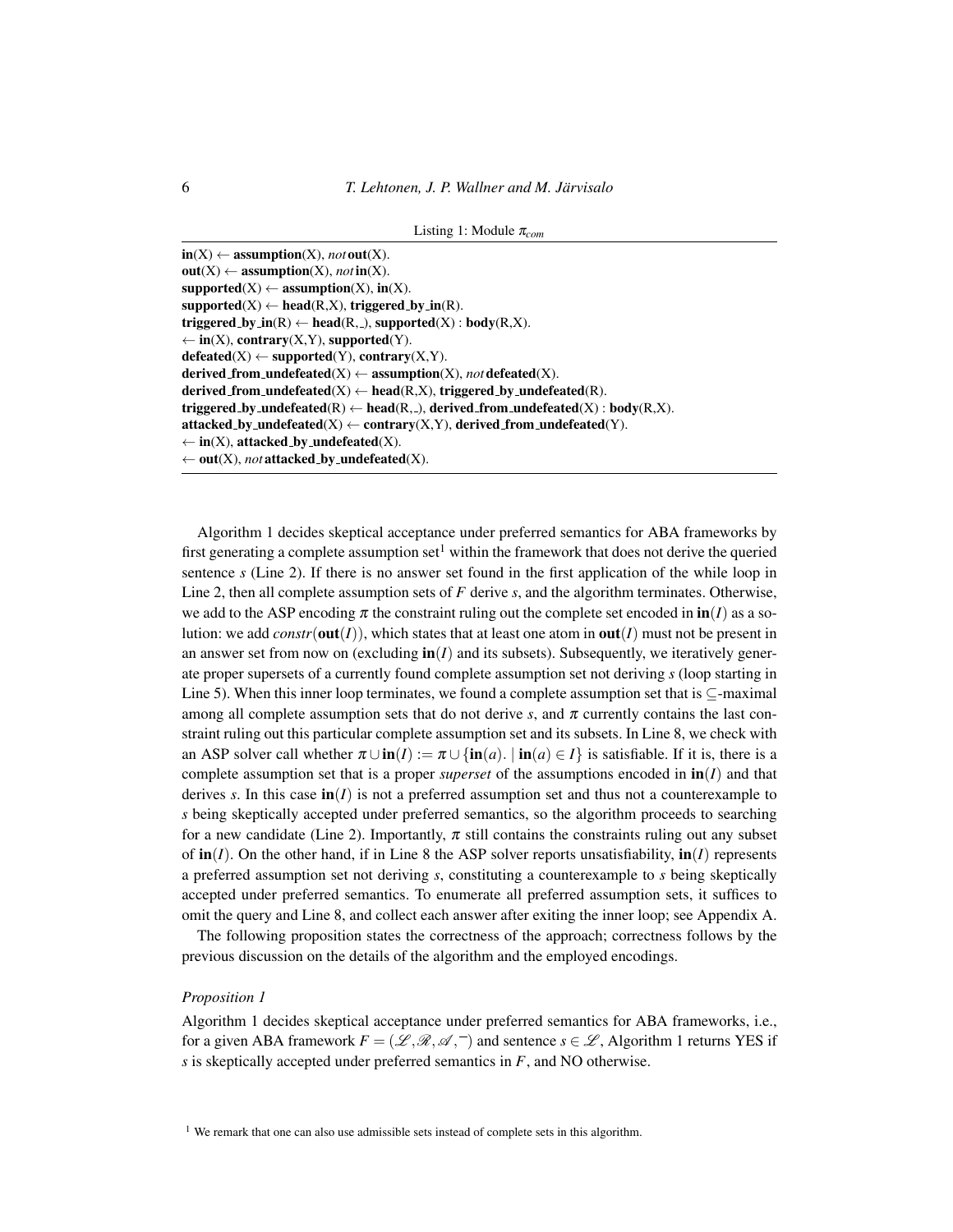#### *3.2 ABA*+*Properties*

<span id="page-6-0"></span>We move on to  $ABA^+$ , in this section first giving an alternative characterization of  $\lt$ -admissible and <-complete semantics to better suit our algorithmic setting, and then showing complexity membership result for <-complete semantics. In contrast to ABA (and AFs), credulous acceptance under  $\lt$ -admissible and  $\lt$ -complete semantics does not coincide [\(Cyras 2017,](#page-15-19) Example 3.6). Further, <-attacks differ from (non-preference-based) attacks, requiring more complex computation [\(Lehtonen et al. 2021\)](#page-15-12). We begin with stating conditions for an assumption set to be <-admissible or <-complete, on which we base our algorithms. Define for an assumption set *A* the set of assumptions *U* not individually  $\lt$ -attacked by *A* by  $U = \{a \in \mathcal{A} \mid A \text{ does not } \lt$ -attack *a*}.

#### <span id="page-6-1"></span>*Proposition 2*

Given an ABA<sup>+</sup> framework  $F$ , a conflict-free set of assumptions  $A$  in  $F$ , and the set of assumptions  $U$  that  $A$  does not individually  $\lt$ -attack, it holds that

- *A* is  $\le$ -admissible iff there is no set  $B \subseteq U$  such that *A* does not  $\le$ -attack *B* and *B*  $\le$ -attacks *A*, and
- *A* is  $\lt$ -complete iff *A* is  $\lt$ -admissible and for all  $a \in \mathcal{A} \setminus A$  it holds that *a* is  $\lt$ -attacked by some  $B \subseteq U$  such that *A* does not <-attack *B*.

#### *Proof*

For the first item, assume that  $A$  is  $\lt$ -admissible. It follows that if a set  $B$  of assumptions  $\lt$ attacks *A* we have  $A \leq$ -attacks *B* (*A* defends itself due to admissibility). Thus, there is no *B* s.t. *B* <-attacks *A* and *A* does not <-attack *B*. For the other direction, assume that there is no  $B \subseteq U$ such that *A* does not  $\lt$ -attack *B* and *B*  $\lt$ -attacks *A*. Suppose there is a set *C* of assumptions that  $\lt$ -attacks *A*. If  $C \cap (\mathscr{A} \setminus U) \neq \emptyset$  (*C* contains an assumption outside *U*), then *A*  $\lt$ -attacks *C* (on a particular assumption, and, due to subset monotonicity of <-attacks, also *C*). Consider the case that  $C \cap (\mathscr{A} \setminus U) = \emptyset$ . Then  $C \subseteq U$  (since  $U \subseteq \mathscr{A}$ ). If *A* does not <-attack *C*, then we arrive at a contradiction (contradicts our assumption of the right hand side of the formal statement). Thus, *A* <-attacks *C*. It follows that *A* defends itself against all  $C \subseteq \mathcal{A}$  that <-attack *A*. Since *A* is assumed to be conflict-free, it follows that  $A$  is  $\lt$ -admissible.

For the second item, assume that *A* is <-complete. Then *A* is <-admissible by definition. Let  $a \in \mathscr{A} \setminus A$ . It follows from definition that *A* does not defend  $\{a\}$ . This implies that there is a set *B* that  $\lt$ -attacks  $\{a\}$  and *A* does not  $\lt$ -attack *B*. Since *A*  $\lt$ -attacks any set *C* with  $C \cap U \neq \emptyset$ , we have *B* ⊆ *U*. For the other direction, assume that *A* is <-admissible, and for all  $a \in \mathcal{A} \setminus A$  there is a set  $B \subseteq U$  such that  $B \leq$ -attacks  $\{a\}$  and *A* does not  $\leq$ -attack *B*. Suppose *A* is not  $\leq$ -complete: then there is a set *C* such that *A* defends *C* and  $C \nsubseteq A$ . Let  $c \in C \setminus A$ , implying that  $c \in \mathscr{A} \setminus A$ . Then, by assumption, there is a  $B \subseteq U$  such that  $B \leq$ -attacks  $\{c\}$  and A does not  $\leq$ -attack B. This is a contradiction to  $\{c\}$  being defended by *A*. Thus, *A* is  $\lt$ -complete.  $\square$ 

The first item implies that we can focus on assumption sets among *U* for checking defense. From the second item, it follows that given a  $\lt$ -complete assumption set *A*, for every  $a \in U$  (and even for every  $a \in \mathcal{A}$  ) it holds that either  $a \in A$ , or  $U <$ -attacks  $a$ . This fact can be used to prune candidates for <-complete assumption sets.

Complementing earlier results, we show a complexity membership result for credulous acceptance under <-complete semantics. The proof uses Proposition [2](#page-6-1) and an earlier result [\(Lehto](#page-15-12)[nen et al. 2021,](#page-15-12) Proposition 11): after guessing a set of assumptions, checking <-admissibility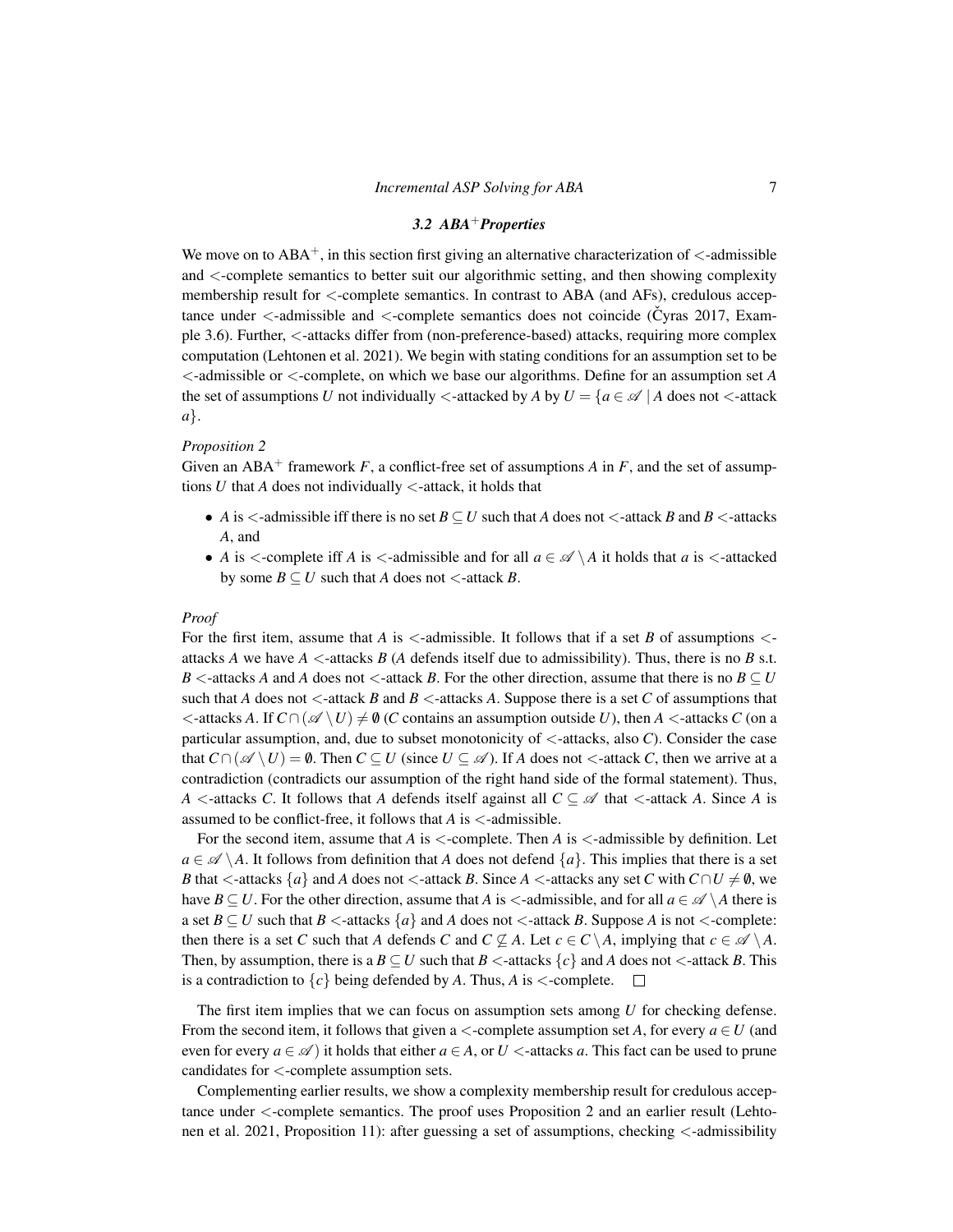amounts to verifying whether each  $\lt$ -attacker is  $\lt$ -attacked (in coNP), and checking whether the set contains all defended sets amounts to checking for each individual assumption outside *A* whether this assumption is not defended (each check in NP).

#### *Theorem 3*

Credulous acceptance under  $\langle$ -complete semantics in ABA<sup>+</sup> is in  $\Sigma_2^P$ .

## *Proof*

Non-deterministically construct a set of assumptions *A*. Now check whether (i) the queried sentence is derivable from *A*, (ii) *A* is  $\le$ -admissible, and (iii) *A* is  $\le$ -complete. Checking (i) and conflict-freeness can be done in polynomial time. Construct  $U = \{u \in \mathscr{A} \mid A \text{ does not } < \text{-attack}\}$  $u<sub>k</sub>$ , which is doable in polynomial time [\(Lehtonen et al. 2021,](#page-15-12) Proposition 11, item 1). For checking further conditions of  $\lt$ -admissibility, check for each set of assumptions  $B \subseteq U$  whether *B* <-attacks *A* without *A* <-attacking *B*. Checking for two concrete sets of assumptions whether one <-attacks the other is doable in polynomial time [\(Lehtonen et al. 2021,](#page-15-12) Proposition 11, items 1 and 2). Thus, one can check whether *A* defends itself via a check in coNP. For checking whether *A* is also <-complete, check for each  $a \in \mathcal{A} \setminus A$  whether there is some set  $B \subseteq U$  such that  $B \leq$ -attacks *a* and *A* does not  $\leq$ -attack *B*. This is in NP. These checks establish whether *A* is <-complete, by Proposition [2,](#page-6-1) and whether the queried sentence is derivable from *A*, satisfying the definition of credulous acceptance. Overall, this gives a non-deterministic polynomial time algorithm that accesses an NP oracle, showing membership in  $\Sigma_2^P$  for credulous acceptance under <-complete semantics.  $\Box$ 

# *3.3* <*-Admissible Semantics*

We proceed to algorithms for  $ABA^+$ , starting with Algorithm [2](#page-8-0) for deciding credulous acceptance under  $\leq$ -admissible semantics in a given ABA<sup>+</sup> framework *F*. This algorithm can be straightforwardly extended to cover enumeration of all <-admissible sets. We first give details of the algorithm, and subsequently explanations of the underlying ASP encodings.

We represent a given ABA<sup>+</sup>framework  $F = (L, \mathcal{R}, \mathcal{A}, \bar{A}, \bar{A})$  in ASP as  $ABA^+(F) = ABA(F) \cup$ {**preferred** $(x, y)$ .  $|y \le x$ }  $\cup \pi_{preferences}^+$ . Listing [2](#page-8-0) shows  $\pi_{preferences}^+$ . Algorithm 2 employs the ASP  $\text{modules } \pi_{cand} = \text{ABA}^+(F) \cup \pi_{cf}^+ \cup \{constr (not \text{ supported}(s))\}$  and  $\pi_{check} = \text{ABA}^+(F) \cup \pi_{defended}^+ \cup \pi_{cfended}^$ π + *suspect*−*defeat*. The former, π*cand*, encodes the abstraction (candidate search space) by considering conflict-free sets of assumptions that contain the queried sentence  $s$  in  $\text{in}(I)$ , for an answer set *I* of the encoding, and additionally computes all singleton assumptions not  $\lt$ -attacked by  $\text{in}(I)$ , in the ASP atoms **undefeated**( $I$ ). In Line [5](#page-8-1) of Algorithm [2](#page-8-0) we check, based on Proposition [2,](#page-6-1) whether  $\textbf{in}(I)$  corresponds to an  $\lt$ -admissible set in *F*: the ASP encoding is satisfiable iff there is a subset of **undefeated**(*I*) that is not <-attacked by  $\text{in}(I)$  but that <-attacks  $\text{in}(I)$  (via either normal or reverse  $\langle$ -attacks). If  $\text{in}(I)$  does correspond to an  $\langle$ -admissible set, this is a witness to *s* being credulously accepted. Otherwise, we exclude this assumption set via the constraint  $constr(\textbf{out}(I)\cup\textbf{in}(I)).$ 

Listing 2: Module π<sup>+</sup><sub>preferences</sub>

<span id="page-7-0"></span> $pref{erred}(X,Z) \leftarrow pref{erred}(X,Y)$ ,  $pref{erred}(Y,Z)$ .  $less\_prefferred(X,Y) \leftarrow preferved(Y,X), not preferred(X,Y).$ no less\_preferred(X,Y)  $\leftarrow$  assumption(X), assumption(Y), *not* less\_preferred(X,Y).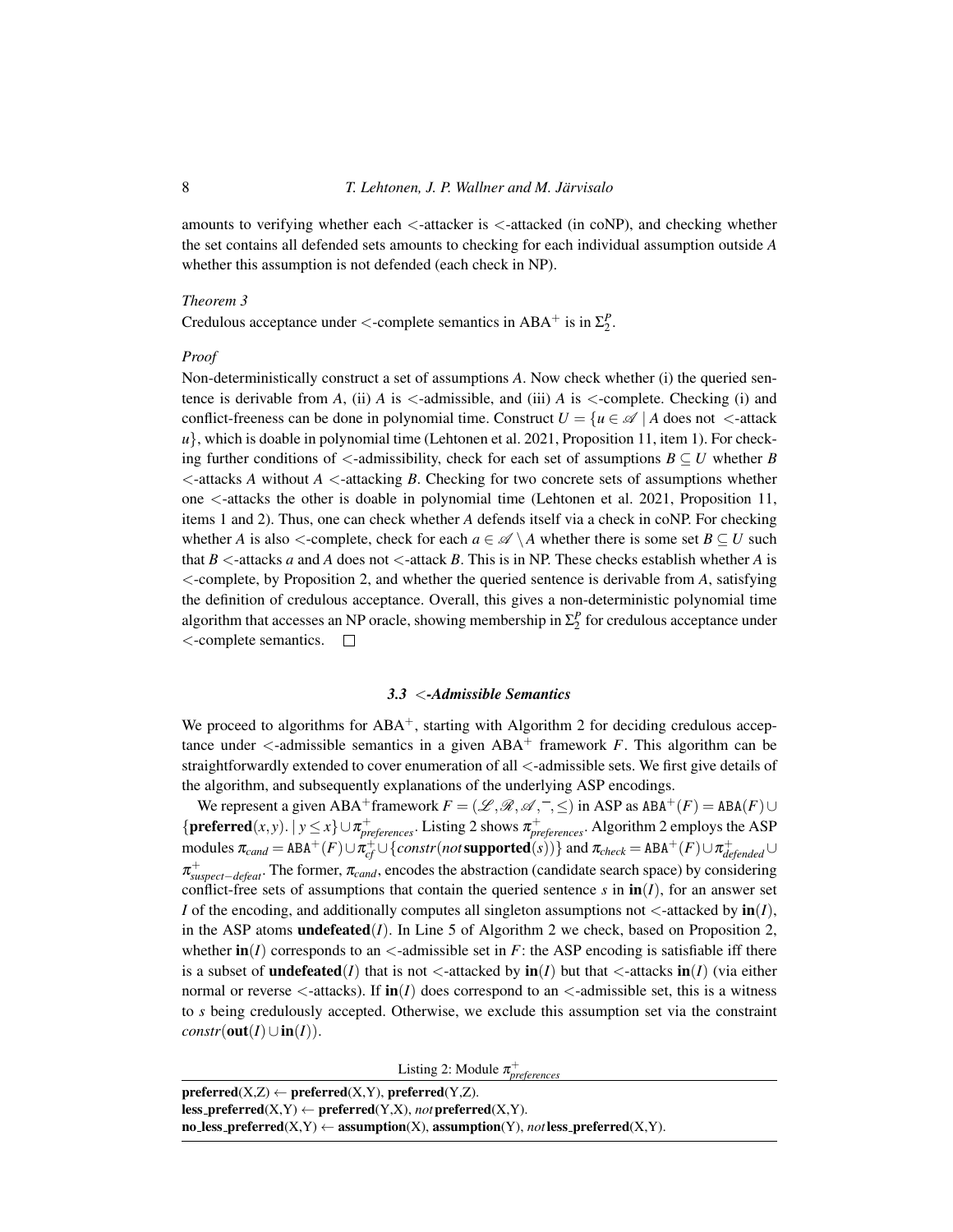<span id="page-8-0"></span>Algorithm 2 Credulous acceptance under  $\lt$ -admissible semantics

**Require:** ABA<sup>+</sup> framework  $F = (\mathcal{L}, \mathcal{R}, \mathcal{A}, ^-, <)$ 

Ensure: return YES if *s* is credulously accepted under  $\lt$ -admissible semantics in *F*, NO otherwise

- 1:  $\pi_{cand} := \text{ABA}^+(F) \cup \pi_{cf} \cup \pi_{undefined}^+ \cup \{constr (not \text{supported}(s))\}$
- 2:  $\pi_{check} := \text{ABA}^+(F) \cup \pi_{defineded}^+ \cup \pi_{suspect-defeat}^+$
- 3: while  $\pi_{cand}$  is satisfiable do
- 4: Let *I* be the found answer set
- 5: **if**  $\pi_{check} \cup$ **undefeated**(*I*)∪**in**(*I*) is unsatisfiable **then return** YES
- 6:  $\pi_{cand} := \pi_{cand} \cup \{constr(\textbf{out}(I) \cup \textbf{in}(I))\}$
- 7: return NO

Algorithm [2](#page-8-0) is extended to cover enumeration of <-admissible assumption sets by reporting all found <-admissible sets and not terminating until there are no more candidates; see [Appendix A.](#page-16-0)

```
Listing 3: Module \pi_{cf}^+
```
<span id="page-8-2"></span> $in(X) \leftarrow assumption(X)$ , *not* out(X).  $out(X) \leftarrow assumption(X), not in(X).$  $supported(X) \leftarrow assumption(X), in(X).$  $supported(X) \leftarrow head(R,X), triggered_by_in(R).$ triggered\_by\_in(R)  $\leftarrow$  head(R,\_), supported(X) : body(R,X).  $\leftarrow$  in(X), contrary(X,Y), supported(Y).  $pref\_supported(X,Y) \leftarrow no\_less\_preferred(X,Y),$  assumption(X), in(X).  $pref\_supported(X,Y) \leftarrow head(R,X), pref\_triggered_by_in(R,Y).$  $pref\_triggered\_by\_in(R,Y) \leftarrow head(R, ...)$ , assumption(Y), pref\_supported(X,Y):body(R,X).  $normally$   $\neg$  defeated(Y)  $\leftarrow$  pref\_supported(X,Y), contrary(Y,X). derivable\_from\_undefeated( $Z$ , $Z$ )  $\leftarrow$  assumption( $Z$ ), *not* normally\_defeated( $Z$ ). derivable from undefeated(Y,Z)  $\leftarrow$  head(R,Y), triggered by undefeated(R,Z). triggered\_by\_undefeated(R,Z)  $\leftarrow$  head(R,\_),assumption(Z), derivable from undefeated(Y,Z):body(R,Y). in attacked by normally undefeated(X,Z) $\leftarrow$  in(X), contrary(X,Y), derivable from undefeated(Y,Z). reversely\_defeated( $Z$ )  $\leftarrow$  less\_preferred( $Z$ , $X$ ), in attacked by normally undefeated( $X$ , $Z$ ).

 $undefated(X) \leftarrow assumption(X), not normally-defined(X), not reversedy.defeated(X).$ 

Listing 4: Partial module π + *defended*

```
suspect(X) \leftarrow undefeated(X), not other(X).other(X) \leftarrow undefined(X), not suspect(X).pref supported by suspects(X, Y) \leftarrow \text{in}(Y), no less preferred(X, Y), assumption(X), suspect(X).
pref supported by suspects(X,Y) \leftarrow in(Y), head(R,X), pref triggered by suspects(R,Y).
pref_triggered_by_suspects(R,Y) \leftarrow in(Y), head(R,_), pref_supported_by_suspects(X,Y):body(R,X).
in normally defeated by suspects \leftarrow in(Y), pref supported by suspects(X,Y), contrary(Y,X).
supported_by_in(X) \leftarrow assumption(X), in(X).
supported by_in(X) \leftarrow head(R,X), triggered by_in(R).
triggered_by_in(R) \leftarrow head(R,_), supported_by_in(X) : body(R,X).
reach \text{in}(X,Y) \leftarrow \text{triggered\_by\_in}(R), head(R,Y), body(R,X).
reach in(X,Y) \leftarrow reach_in(X,Z), reach in(Z,Y).
reach_in(X,X) \leftarrow in(X).
in reversely defeated by suspects \leftarrow suspect(Y), contrary(Y,X), supported by \text{in}(X), \text{in}(Z),
      reach_in(Z,X), less_preferred(Z,Y).
← notin normally defeated by suspects, notin reversely defeated by suspects.
```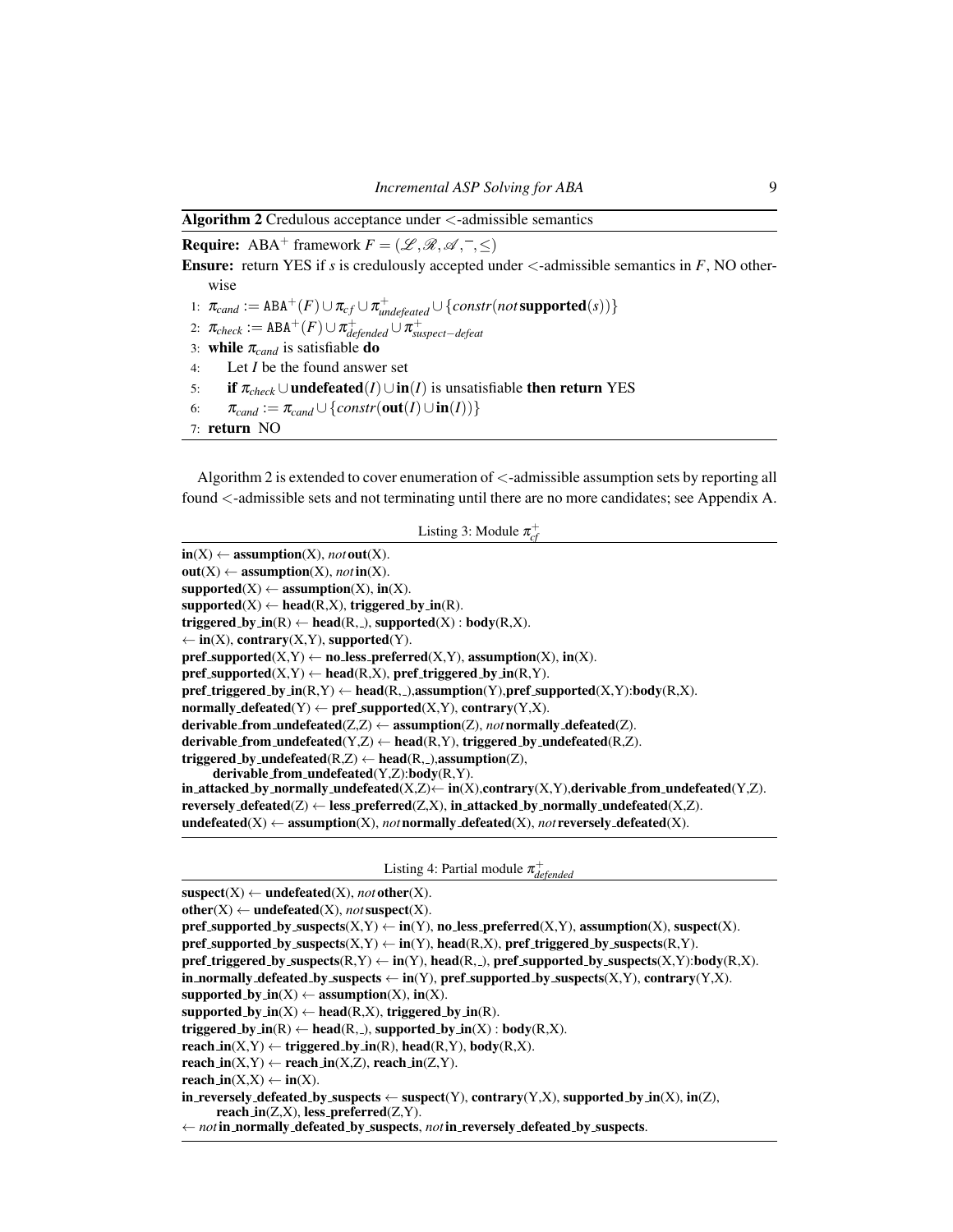We present  $\pi_{cf}^+$  in Listing [3,](#page-8-2)  $\pi_{defended}^+$  in Listing [4](#page-8-3) and  $\pi_{suspect-defeat}^+$  in Listing [5.](#page-9-0) The first six lines of Listing [3](#page-8-2) encode conflict-freeness (note that conflict-freeness is independent of pref-erences [\(Cyras and Toni 2016b\)](#page-15-18)). In brief,  $\mathbf{in}(I)$  encodes a guess of an assumption set and supported(*I*) which sentences are derivable from this set. For computing assumptions *x* that are individually  $\lt$ -attacked by the assumptions *A* encoded by  $\text{in}(I)$ , we make use of a result proven by [Lehtonen et al. \(2021,](#page-15-12) Lemma 8). Checking whether *A* normally <-attacks an *x* can directly be encoded by forward-derivations: if from the subset  $A' \subseteq A$  which are not less preferred to x one can derive the contrary of x, a normal  $\lt$ -attack from A to x exists. For the remaining assumptions, it holds that *A* reversely  $\lt$ -attacks *x* if from  $\{x\}$  one can derive the contrary of an assumption  $a \in A$  with  $x < a$ .

From  $\text{in}(I)$  and **undefeated**(*I*) obtained as facts from an earlier ASP call, the encodings in Listings [4](#page-8-3) and [5](#page-9-0) determine whether  $\mathbf{in}(I)$  defends itself against **undefeated**(*I*). In Listing [4,](#page-8-3) we guess a subset of the undefeated assumptions (called suspects here) and check whether this set  $\lt$ -attacks in(*I*) but is not  $\lt$ -attacked by in(*I*) (making in(*I*) undefended and not  $\lt$ -admissible). Line 1 encodes the guess and normal  $\lt$ -attacks as before. Reverse  $\lt$ -attacks from a set larger than one are more involved; the idea is taken from [Lehtonen et al. \(2021,](#page-15-12) proof of Proposition 11.2). We compute what is supported by  $\text{in}(I)$ . The set  $\text{in}(I)$  is reversely  $\lt$ -attacked by the suspect(*I*) set if one can tree-derive from  $\text{in}(I)$  a contrary of an assumption *x* in the suspect(*I*) set, with the required assumptions among  $\text{in}(I)$  having an assumption less preferred than *x*. To show that there is such a derivation tree from a subset *A* of the assumptions corresponding to  $\textbf{in}(I)$  that derives a contrary *y* of *x*, with one assumption  $a \in A$  being less preferred than *x*, we check whether one can reach *y* from *a* via the derivation rules (implying existence of such a tree). In Listing [5,](#page-9-0) normal and reverse  $\lt$ -attacks from  $\text{in}(I)$  to suspect $(I)$  are determined analogously to  $\lt$ -attacks from suspect(*I*) to in(*I*). The final constraints of Listings [4](#page-8-3) and [5](#page-9-0) ensure that sus- $\textbf{pect}(I)$  <-attacks  $\textbf{in}(I)$ , but not vice versa. If  $\text{ABA}^+(F) \cup \pi^+_{defended} \cup \pi^+_{suspect-defed}$  is unsatisfiable, the assumption set encoded in  $\text{in}(I)$  defends itself.

Listing 5: Module π + *suspect*−*defeat*

<span id="page-9-0"></span>

| supported_by_in(X,Y) $\leftarrow$ suspect(Y), no_less_preferred(X,Y), assumption(X), in(X).               |
|-----------------------------------------------------------------------------------------------------------|
| supported_by_in(X,Y) $\leftarrow$ suspect(Y), head(R,X), triggered_by_in(R,Y).                            |
| triggered_by_in(R,Y) $\leftarrow$ suspect(Y), head(R,_), assumption(Y), supported_by_in(X,Y) : body(R,X). |
| suspect_normally_defeated_by_in $\leftarrow$ supported_by_in(X,Y), contrary(Y,X).                         |
| supported_by_suspects(X) $\leftarrow$ assumption(X), suspect(X).                                          |
| supported_by_suspects(X) $\leftarrow$ head(R,X), triggered_by_suspects(R).                                |
| triggered_by_suspects(R) $\leftarrow$ head(R,_), supported_by_suspects(X) : body(R,X).                    |
| reach_suspect(X,Y) $\leftarrow$ triggered_by_suspects(R), head(R,Y), body(R,X).                           |
| reach_suspect(X,Y) $\leftarrow$ reach_suspect(X,Z), reach_suspect(Z,Y).                                   |
| reach_suspect( $X,X$ ) $\leftarrow$ suspect( $X$ ).                                                       |
| suspect_reversely_defeated_by_in $\leftarrow$ in(Y), contrary(Y,X), supported_by_suspects(X),             |
| $suspect(Z), (Z,X), less-preferred(Z,Y).$                                                                 |
| $\leftarrow$ suspect_normally_defeated_by_in.                                                             |
|                                                                                                           |

 $\leftarrow$  suspect\_reversely\_defeated\_by\_in.

The following proposition states the correctness of Algorithm [2](#page-8-0) based on Proposition [2](#page-6-1) and the previous discussion on the details of the algorithm and the employed encodings.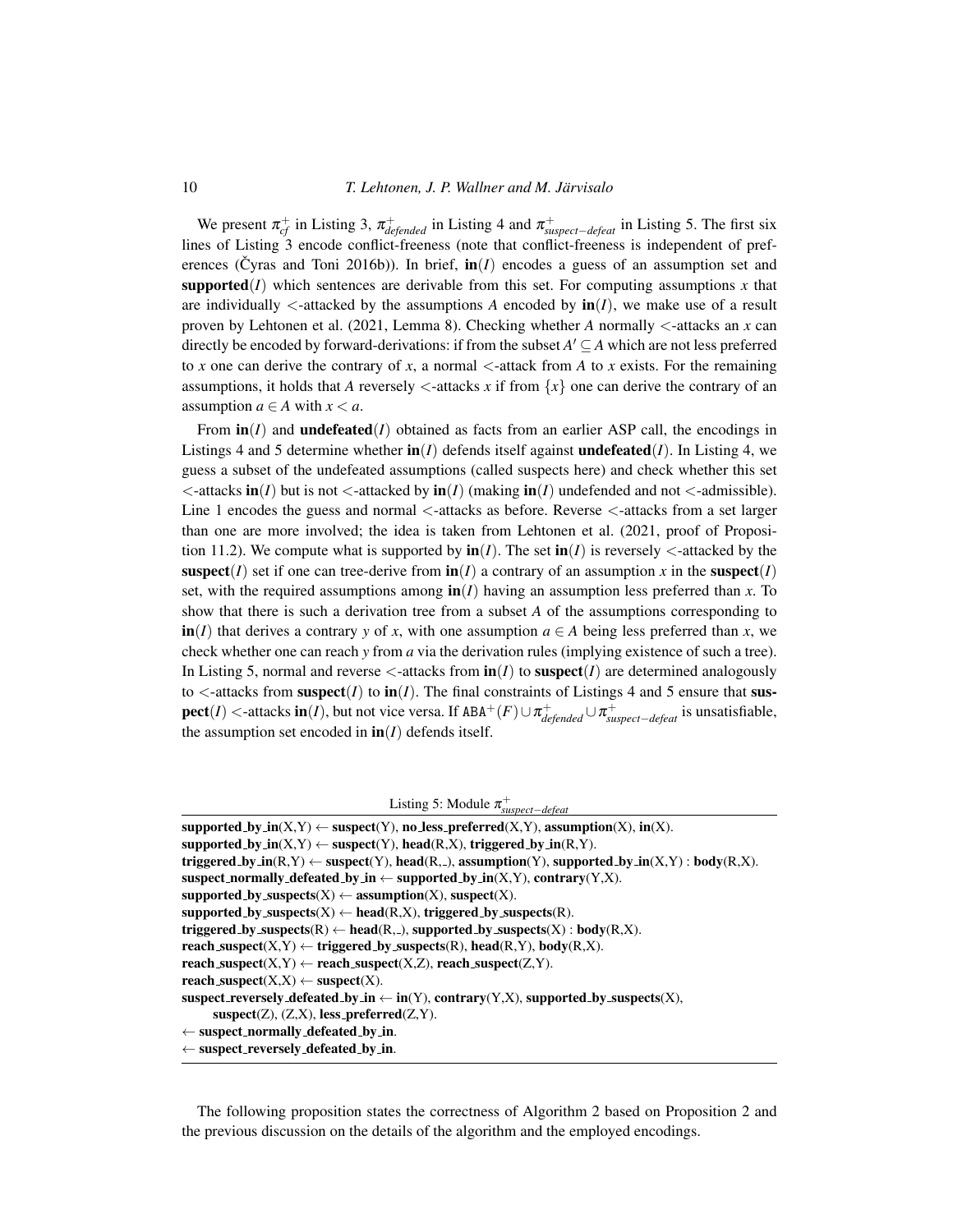<span id="page-10-0"></span>Algorithm 3 Credulous acceptance under <-complete semantics

**Require:** ABA<sup>+</sup> framework  $F = (\mathcal{L}, \mathcal{R}, \mathcal{A}, \overline{\phantom{a}}, \leq), s \in \mathcal{L}$ Ensure: return YES if *s* is credulously accepted under <-complete semantics in *F*, NO otherwise 1:  $\pi_{cand} := \text{ABA}^+(F) \cup \pi_{cf} \cup \pi_{undefined}^+ \cup \pi_{prune}^+ \cup \{constr (not \text{supported}(s))\}$ 2:  $\pi_{checkl} := \text{ABA}^+(F) \cup \pi_{defineded}^+ \cup \pi_{suspect-defeat}^+$ 3:  $\pi_{check2} := \text{ABA}^+(F) \cup \pi_{com}^+ \cup \pi_{suspect-defeat}^+$ 4: **while**  $\pi_{cand}$  is satisfiable **do** 5: Let *I* be the found answer set; *flag* := *true* 6: **if**  $\pi_{check}$  ∪**undefeated**(*I*)∪**in**(*I*) unsatisfiable then 7: **for** each  $u \in \mathcal{A}$  such that **undefeated** $(a) \in I$  **do** 8: **if**  $π<sub>check2</sub> ∪$ **undefeated**(*I*)∪{**target**(*u*)} ∪ **in**(*I*) is unsatisfiable **then**  $\text{flag} := \text{false}$ ; break 9: **if**  $flag = true$  **then return** YES 10:  $\pi_{cand} := \pi_{cand} \cup \{constr(\textbf{out}(I) \cup \textbf{in}(I))\}$ 11: return NO

## *Proposition 4*

Algorithm [2](#page-8-0) decides credulous acceptance under <-admissible semantics, i.e., for a given ABA framework  $F = (\mathcal{L}, \mathcal{R}, \mathcal{A}, \overline{\phantom{a}})$  and  $s \in \mathcal{L}$ , Algorithm [2](#page-8-0) returns YES if *s* is credulously accepted in *F*, and NO otherwise.

#### *3.4* <*-Complete Semantics*

For deciding credulous acceptance under <-complete semantics, we present Algorithm [3.](#page-10-0) There are two key differences to Algorithm [2:](#page-8-0) the abstraction π*cand* is stronger and verifying whether a candidate assumption set is <-complete is more involved. For the former, in addition to the constraints posed in Algorithm [2,](#page-8-0) we add that if  $\text{in}(I)$  corresponds to a conflict-free set of assumptions A and U is the set of all assumptions which are not individually  $\lt$ -attacked by A, then for each  $a \in U$  it must hold that either  $a \in A$  or  $a$  is  $\lt$ -attacked by  $U$ . By Proposition [2,](#page-6-1) this only rules out assumption sets that are not  $\lt$ -complete. As we will see in the experiments, pruning the search space in this manner can significantly speed up computation. For verifying whether a conflict-free set of assumptions is  $\lt$ -complete, Algorithm [3](#page-10-0) checks in Lines 7–9 for each  $a \in U$  whether *a* is defended by *A*, in addition to verifying  $\lt$ -admissibility (Line 6).

Enumeration of <-complete assumption sets can be achieved by reporting all found answers and not terminating until there are no candidates, and finding a <-complete assumption set by omitting the query and reporting  $\text{in}(I)$  on Line 9; see [Appendix A.](#page-16-0) Enumeration also finds the <-grounded assumption set, which is defined as the intersection of all <-complete sets.

In module  $\pi^+_{prune}$  (Listing [6\)](#page-11-0) we compute <-attacks on singleton assumptions. We consider singleton assumptions in  $U$ , and whether they are  $\lt$ -attacked by  $U$ . The final constraint rules out exactly the condition mentioned after Proposition [2,](#page-6-1) namely that there is an  $a \in \mathcal{A}$  such that  $a \notin \text{in}(I)$  and *a* is not <-attacked by *U*.

Via the encoding in Listing [7](#page-11-1) together with Listing [5](#page-9-0) we check whether, given a set  $\text{in}(I)$  and an assumption  $\textbf{target}(I)$ ,  $\textbf{in}(I)$  defends  $\textbf{target}(I)$ . More specifically the module is unsatisfiable if there is no set of assumptions, called suspects here, that attack **target**(*I*) without  $\text{in}(I)$  attacking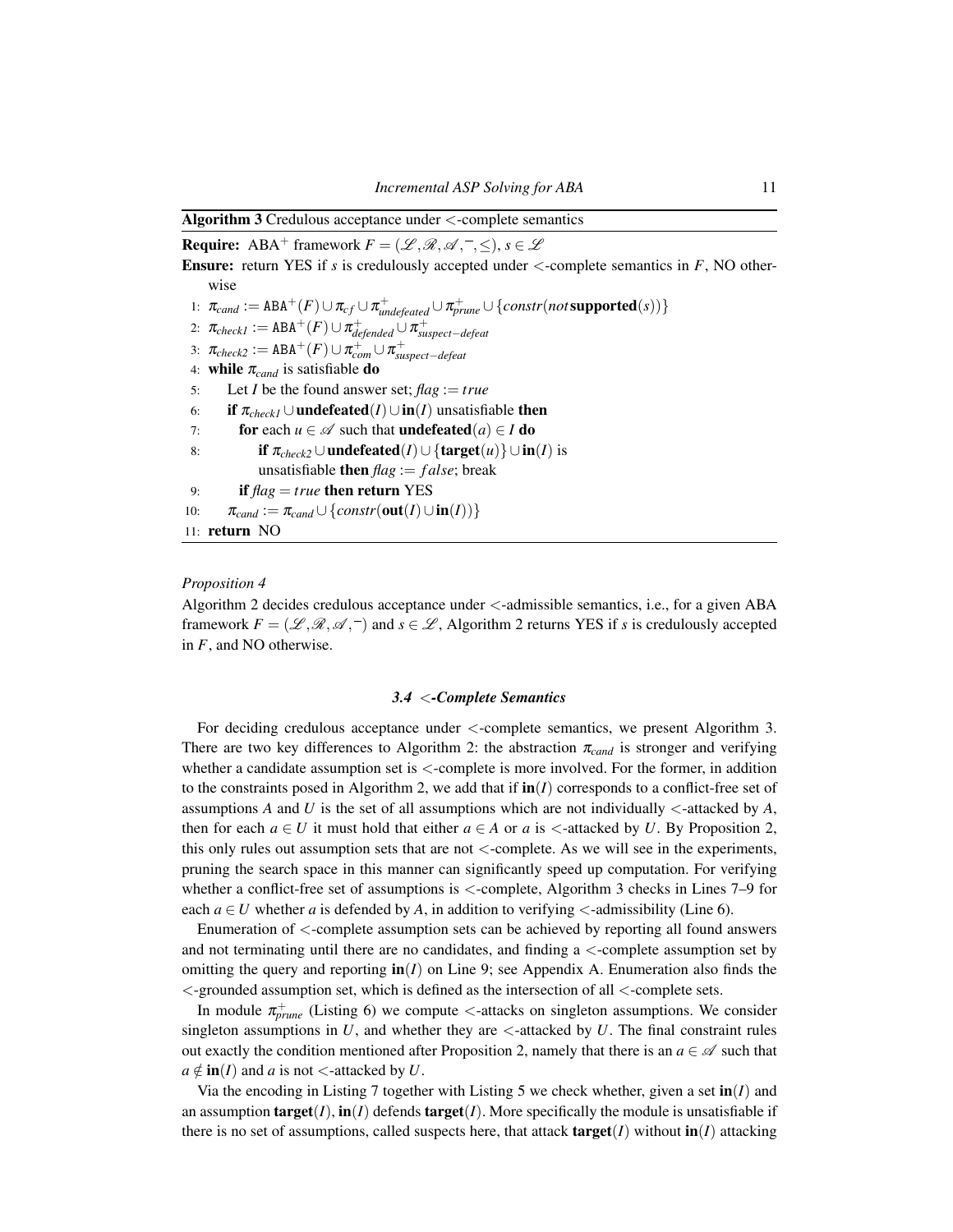<span id="page-11-0"></span>

| pref_supported_by_undefeated(X,Y) $\leftarrow$ no_less_preferred(X,Y), assumption(X), undefeated(X).                           |
|--------------------------------------------------------------------------------------------------------------------------------|
| pref_supported_by_undefeated(X,Y) $\leftarrow$ head(R,X), pref_triggered_by_undefeated(R,Y).                                   |
| $\mathbf{pref\_triggered\_by\_undefeated(R,Y)} \leftarrow \mathbf{pref\_supported\_by\_undefeated(X,Y)} : \mathbf{body}(R,X),$ |
| $\text{assumption}(Y)$ , head $(R, )$ .                                                                                        |
| undefeated_normally_defeated_by_undefeated(Y) $\leftarrow$ undefeated(Y),                                                      |
| pref_supported_by_undefeated $(X, Y)$ , contrary $(Y, X)$ .                                                                    |
| undefeated_reversely_defeated_by_undefeated $(Z) \leftarrow$ less_preferred $(Z, X)$ , undefeated $(X)$ ,                      |
| $contrary(X, Y)$ , derivable_from_undefeated(Y,Z).                                                                             |
| $\leftarrow$ out(Y), undefeated(Y), not undefeated_normally_defeated_by_undefeated(Y), not                                     |
| undefeated_reversely_defeated_by_undefeated(Y).                                                                                |

Listing 7: Module π<sup>+</sup><sub>com</sub>

<span id="page-11-1"></span> $suspect(X) \leftarrow assumption(X), not other(X).$  $other(X) \leftarrow assumption(X), not suspect(X).$ pref \_supported\_by\_suspects(X)  $\leftarrow$  target(Y),no less\_preferred(X,Y),assumption(X),suspect(X). pref\_supported\_by\_suspects(X)  $\leftarrow$  head(R,X), pref\_triggered\_by\_suspects(R). pref\_triggered\_by\_suspects(R)  $\leftarrow$  head(R,\_), pref\_supported\_by\_suspects(X) : body(R,X). target\_normally\_attacked  $\leftarrow$  target(Y), pref\_supported\_by\_suspects(X), contrary(Y,X). derivable\_from\_target $(X) \leftarrow$  target $(X)$ . derivable from target(X)  $\leftarrow$  head(R,X), triggered by target(R). triggered\_by\_target(R)  $\leftarrow$  head(R,\_), derivable\_from\_target(X) : body(R,X).  $suspect\_attacked_by\_target(X) \leftarrow suspect(X), contrary(X, Y), derivable\_from\_target(Y).$  $target\_reversely\_attacked \leftarrow target(Y), less\_preferred(Y, X), suspect\_attacked\_by\_target(X).$ ← *not*target normally attacked, *not*target reversely attacked.

the suspect set. In other words, the encoding is unsatisfiable if the **target**( $I$ ) is defended by  $\text{in}(I)$ . We check if the target is normally or reversely  $\lt$ -attacked via **suspect** $(I)$ . As before, in Listing [5](#page-9-0) we compute normal and reverse  $\lt$ -attacks from  $\text{in}(I)$  to the suspect $(I)$  set.

The following proposition states the correctness of the approach.

## *Proposition 5*

Algorithm [3](#page-10-0) decides credulous acceptance under <-complete semantics, i.e., for a given ABA framework  $F = (\mathcal{L}, \mathcal{R}, \mathcal{A}, \overline{\phantom{a}})$  and  $s \in \mathcal{L}$ , Algorithm [3](#page-10-0) returns YES if *s* is credulously accepted under  $\lt$ -complete semantics in *F*, and NO otherwise.

#### 4 Empirical Evaluation

We implemented the ASP-based CEGAR algorithms using the incremental Python interface of Clingo v5.4.0 [\(Gebser et al. 2016;](#page-15-22) [Kaminski et al. 2020\)](#page-15-15). The implementation is available at [https://bitbucket.org/coreo-group/aspforaba.](https://bitbucket.org/coreo-group/aspforaba) We empirically evaluate its performance, comparing it to current state-of-the-art approaches: the Asprin-based [\(Brewka et al. 2015\)](#page-14-6) approach to skeptical acceptance under preferred semantics [\(Lehtonen et al. 2021\)](#page-15-12) and the ABAplus system which supports computing assumption sets in  $ABA^+$  under  $\lt$ -admissible and  $\lt$ -complete semantics [\(Bao et al. 2017\)](#page-14-7). A direct comparison with ABAplus is only applicable for frameworks which satisfy the so-called WCP property due to restrictions in ABAplus.

For comparison with Asprin we use similar benchmarks as [Lehtonen et al. \(2021\)](#page-15-12), with  $|\mathscr{L}| =$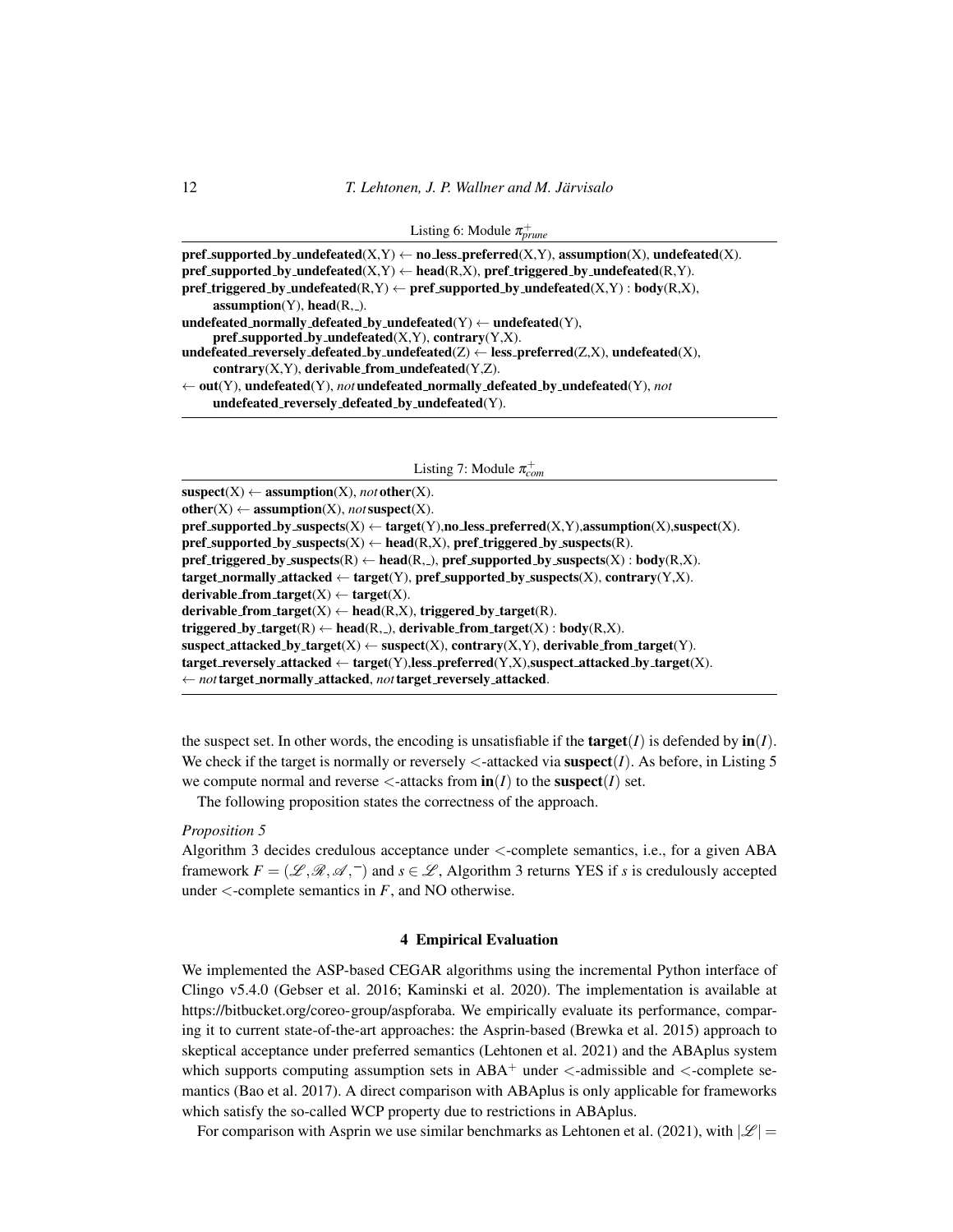250,500,1000,1500,...,8000. For each  $|\mathcal{L}|$ , we generated 20 frameworks with 15% and 30% of the sentences assumptions each for a total of 680 frameworks. The number of rules per head and body lengths, respectively, were randomly chosen from [1,20]. For comparison with ABAplus, we use the 120 frameworks that satisfy the WCP property first used by [Lehtonen et al. \(2021\)](#page-15-12) containing up to 30 sentences. The experiments were run single-threaded on 2.6-GHz Intel Xeon E5-2670 processors using per-instance 600-s time and 16-GB memory limit.

Figure [1](#page-12-0) (left) shows a per-instance runtime comparison of the Asprin-based approach and our incremental ASP-based CEGAR algorithm for skeptical ABA reasoning under preferred semantics. The CEGAR approach clearly outperforms Asprin. A comparison of ABAplus and our CE-GAR approach is shown in Table [1.](#page-14-10) The CEGAR approach dominates ABAplus in performance on the task of assumption set enumeration (as supported by ABAplus) under both  $\leq$ -admissible and <-complete semantics. We conclude that the CEGAR algorithms based on incremental ASP outperform the current state of the art on all of the three reasoning tasks.

Runtimes for Asprin are in its enumeration mode rather than query mode as Asprin is consistently faster on this task using enumeration, as shown in Figure [2](#page-13-0) (left). Conversely, Figure [2](#page-13-0) (right) shows that using our CEGAR approach, most instances are solved faster via direct skeptical reasoning compared to assumption set enumeration; there is only a handful of instances on which enumeration is faster.

For more insights into our CEGAR approach to  $ABA^+$ , we generated larger instances with 50-500 sentences. For each  $|\mathcal{L}|$ , we generated 30 instances with 15% and 30% assumptions each taking as preferences random permutations of the assumptions, with assumption *a<sup>i</sup>* set to be preferred to  $a_j$  for  $i < j$  in the permutation with probabilities 5%, 15% or 40% (10 instances for each probability). On these instances the stronger abstraction for <-complete semantics yields significant runtime improvements over the weaker abstraction, enabling scaling up to 500 sentences (Figure [1](#page-12-0) right). The runtime improvements are at least in part due to the fact that the stronger abstraction results in considerably fewer iterations (essentially number of candidates found). Using the weaker abstraction the algorithm takes on average 1148 iterations, compared to 12 when

<span id="page-12-0"></span>

Fig. 1: Left: Runtime comparison of Asprin (enumeration) and incremental ASP on skeptical preferred. Right: Runtime comparison of the incremental ASP approach using the weaker and stronger abstraction for finding an assumption set under <-complete semantics.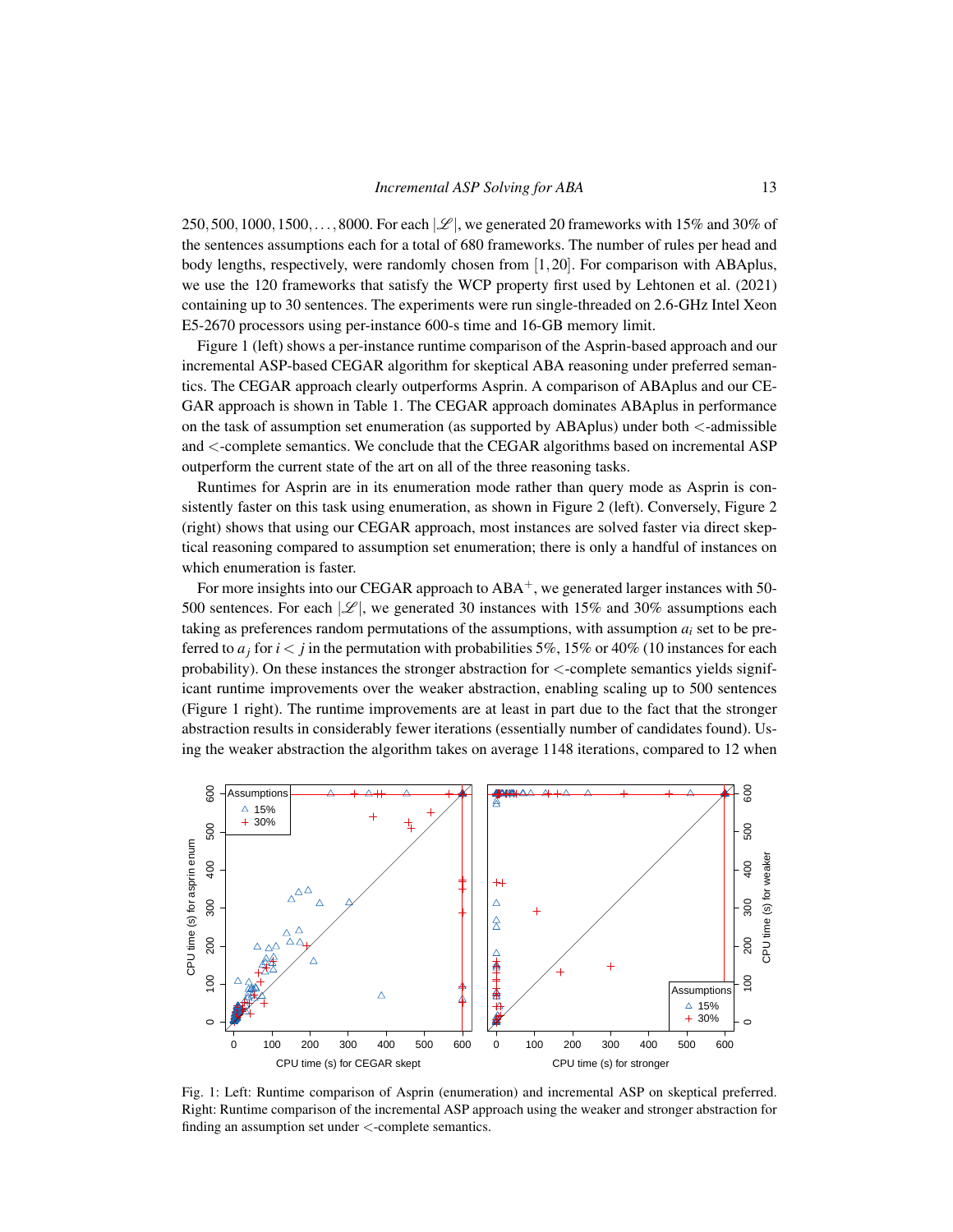<span id="page-13-0"></span>

Fig. 2: Runtime comparisons under preferred semantics. Left: Asprin enumeration vs skeptical reasoning. Right: CEGAR enumeration vs skeptical reasoning.

using the stronger abstraction. Figure [3](#page-13-1) (left) shows the iterations taken to solve each instance. Further, the runtimes of the CEGAR approach using the stronger abstraction under <-complete semantics are similar between the task of finding an assumption set without a query and credu-lous reasoning on both unsatisfiable and satisfiable instances; Figure [3](#page-13-1) (right) shows the overall runtime results for credulous reasoning under <-complete semantics. We also observe that with a larger number of sentences being assumptions (30% vs 15%) instances tend to become harder to solve for all the considered problems.

<span id="page-13-1"></span>

Fig. 3: Comparisons for <-complete semantics using the CEGAR approach. Left: Comparison of iterations needed using the weaker and stronger abstraction for finding a <-complete assumption set. Right: Runtime comparison between the weaker and stronger abstraction for answering credulous acceptance.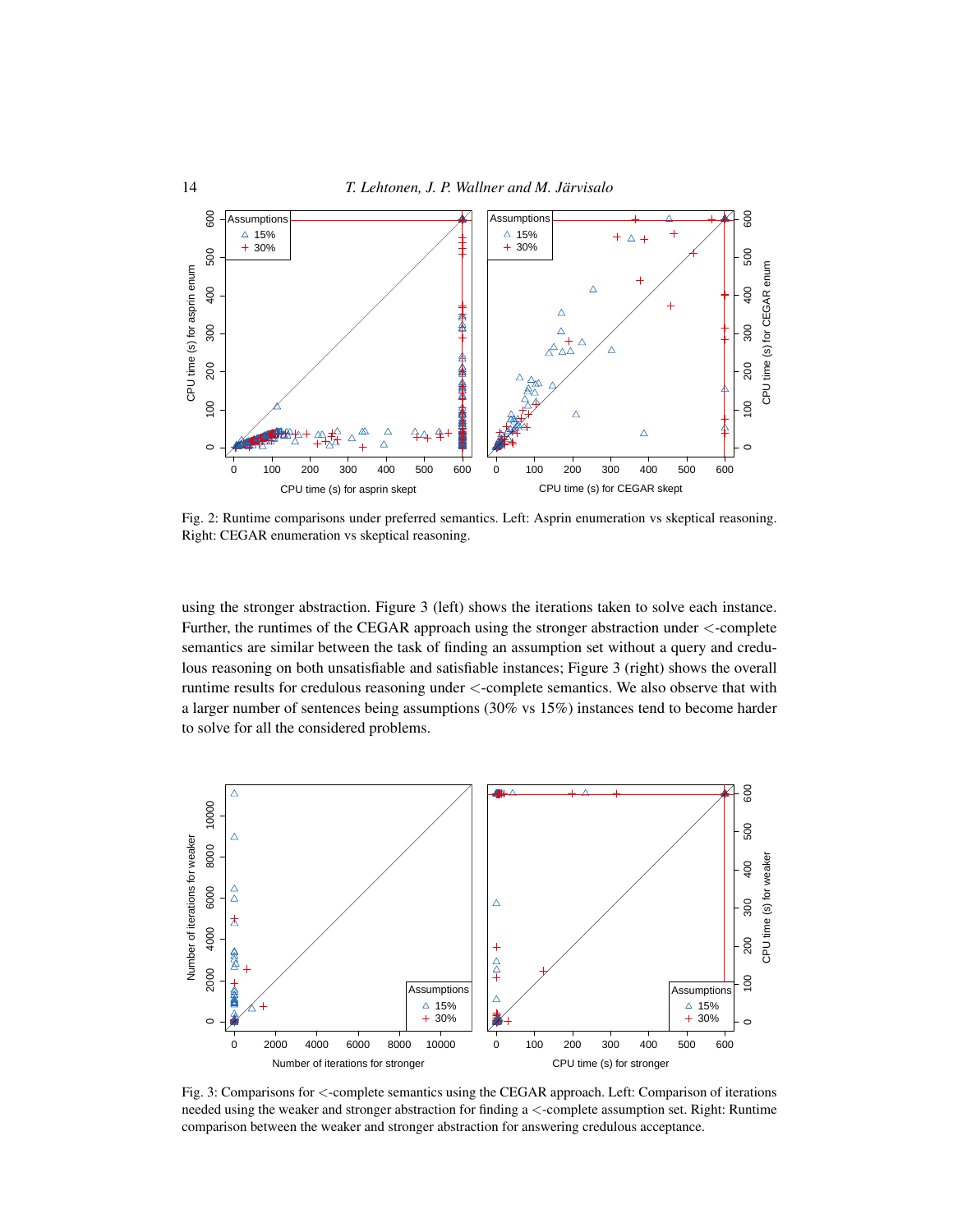<span id="page-14-10"></span>

|                                         |                | <b>Running times</b> (s) |               |                 |                |            |  |
|-----------------------------------------|----------------|--------------------------|---------------|-----------------|----------------|------------|--|
| Problem                                 | Approach       | #timeouts                |               |                 | mean median    | cumulative |  |
| $ABA^+ <$ -adm ASP<br>enumeration       | ABAplus        |                          | $\bf{0}$<br>9 | 0.114<br>15.442 | 0.040<br>0.560 | 14<br>1714 |  |
| $ABA^+ < \text{com}$ ASP<br>enumeration | <b>ABAplus</b> |                          | 0<br>9        | 0.096<br>14.240 | 0.040<br>0.550 | 12<br>1581 |  |

Table 1: Runtime comparison. Cumulative runtimes are over solved instances.

## 5 Conclusions

We developed an approach to beyond-NP reasoning in assumption-based argumentation frameworks based on recent advances in incremental answer set solving. In particular, we detailed ASP-based counterexample-guided abstraction refinement procedures for skeptical acceptance under preferred semantics in ABA and credulous reasoning under <-admissible and <-complete semantics in  $ABA^+$ , and assumption set enumeration for all of these. Our implementation of the approach empirically outperforms previous algorithmic solutions to these reasoning tasks. We developed a stricter abstraction for <-complete semantics, speeding up solving in practice, and obtained complexity upper bounds for credulous reasoning in  $ABA^+$  under  $\lt$ -complete semantics. A promising direction for further work is to extend the CEGAR approach considered in this work to other beyond-NP reasoning problems in ABA, such as reasoning over general (i.e. possibly non-flat) ABA frameworks.

#### **References**

- <span id="page-14-7"></span>BAO, Z., ČYRAS, K., AND TONI, F. 2017. ABAplus: Attack reversal in abstract and structured argumentation with preferences. In *Proc. PRIMA*. LNCS, vol. 10621. Springer, 420–437.
- <span id="page-14-0"></span>BARONI, P., GABBAY, D., GIACOMIN, M., AND VAN DER TORRE, L., Eds. 2018. *Handbook of Formal Argumentation*. College Publications.
- <span id="page-14-1"></span>BESNARD, P. AND HUNTER, A. 2018. A review of argumentation based on deductive arguments. In *Handbook of Formal Argumentation*. College Publications, Chapter 9, 437–484.
- <span id="page-14-8"></span>BONDARENKO, A., DUNG, P. M., KOWALSKI, R. A., AND TONI, F. 1997. An abstract, argumentationtheoretic approach to default reasoning. *Artificial Intelligence 93*, 63–101.
- <span id="page-14-6"></span>BREWKA, G., DELGRANDE, J. P., ROMERO, J., AND SCHAUB, T. 2015. asprin: Customizing answer set preferences without a headache. In *Proc. AAAI*. AAAI Press, 1467–1474.
- <span id="page-14-3"></span>CAMINADA, M. AND SCHULZ, C. 2017. On the equivalence between assumption-based argumentation and logic programming. *Journal of Artificial Intelligence Research 60*, 779–825.
- <span id="page-14-9"></span>CERUTTI, F., GAGGL, S. A., THIMM, M., AND WALLNER, J. P. 2018. Foundations of implementations for formal argumentation. In *Handbook of Formal Argumentation*. College Publications, Chapter 15, 688–767.
- <span id="page-14-4"></span>CLARKE, E. M., GRUMBERG, O., JHA, S., LU, Y., AND VEITH, H. 2003. Counterexample-guided abstraction refinement for symbolic model checking. *Journal of the ACM 50,* 5, 752–794.
- <span id="page-14-5"></span>CLARKE, E. M., GUPTA, A., AND STRICHMAN, O. 2004. SAT-based counterexample-guided abstraction refinement. *IEEE Transactions on Computer Aided Design of Integrated Circuits and Systems 23,* 7, 1113–1123.
- <span id="page-14-2"></span>CRAVEN, R. AND TONI, F. 2016. Argument graphs and assumption-based argumentation. *Artificial Intelligence 233*, 1–59.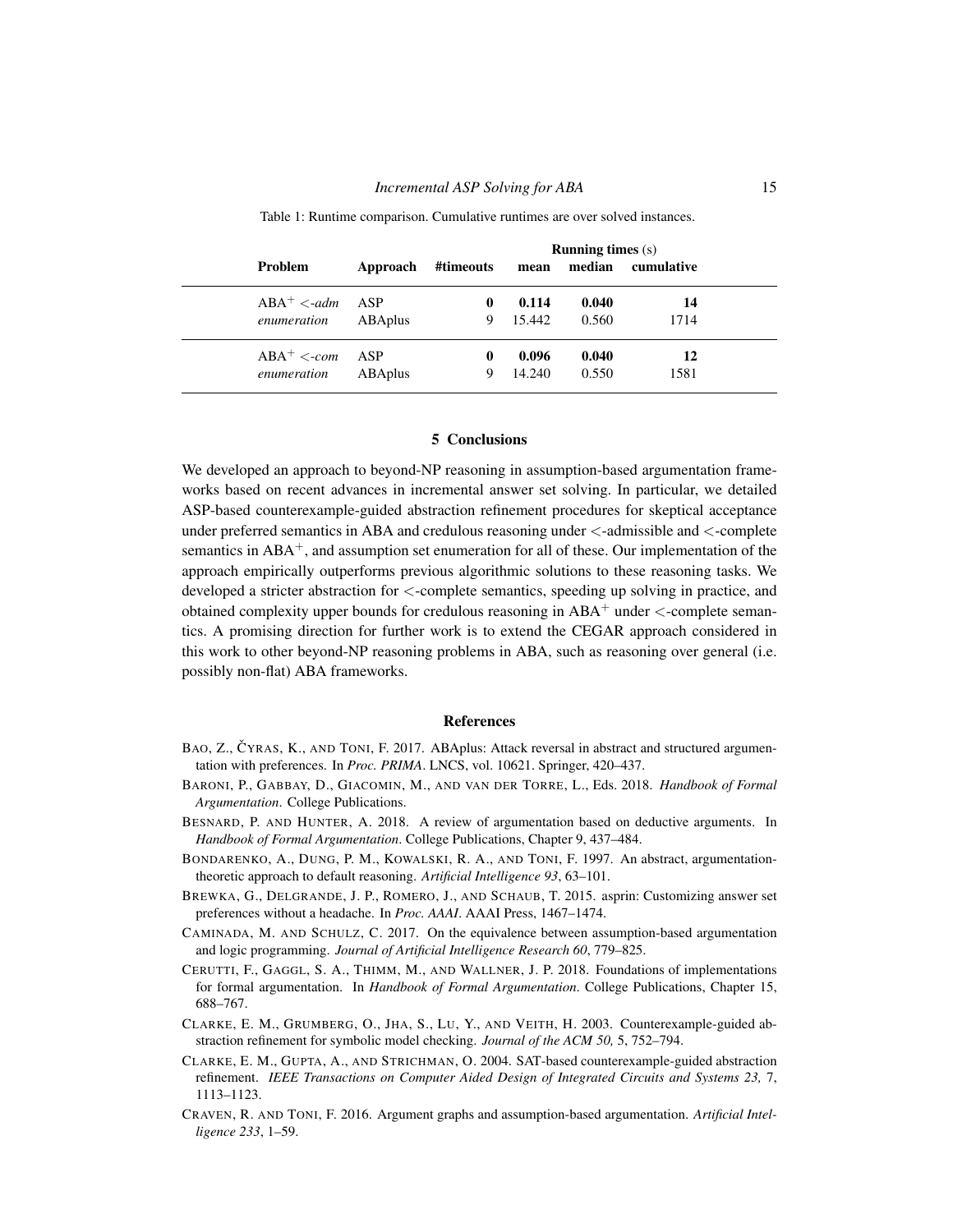- <span id="page-15-10"></span>CRAVEN, R., TONI, F., AND WILLIAMS, M. 2013. Graph-based dispute derivations in assumption-based argumentation. In *TAFA 2013 Revised Selected Papers*. LNCS, vol. 8306. Springer, 46–62.
- <span id="page-15-19"></span>Cˇ YRAS, K. 2017. ABA+: assumption-based argumentation with preferences. Ph.D. thesis, Imperial College London, UK.
- <span id="page-15-0"></span>CYRAS, K., FAN, X., SCHULZ, C., AND TONI, F. 2018. Assumption-based argumentation: Disputes, explanations, preferences. In *Handbook of Formal Argumentation*. College Publications, Chapter 7, 365–408.
- <span id="page-15-6"></span>CYRAS, K. AND OLIVEIRA, T. 2019. Resolving conflicts in clinical guidelines using argumentation. In *Proc. AAMAS*. IFAAMAS, 1731–1739.
- <span id="page-15-3"></span>Cˇ YRAS, K. AND TONI, F. 2016a. ABA+: Assumption-based argumentation with preferences. In *Proc. KR*. AAAI Press, 553–556.
- <span id="page-15-18"></span>Cˇ YRAS, K. AND TONI, F. 2016b. Properties of ABA+ for non-monotonic reasoning. In *Proc. NMR*. 25–34.
- <span id="page-15-20"></span>DIMOPOULOS, Y., NEBEL, B., AND TONI, F. 2002. On the computational complexity of assumption-based argumentation for default reasoning. *Artificial Intelligence 141,* 1/2, 57–78.
- <span id="page-15-7"></span>DUNG, P. M., KOWALSKI, R. A., AND TONI, F. 2006. Dialectic proof procedures for assumption-based, admissible argumentation. *Artificial Intelligence 170,* 2, 114–159.
- <span id="page-15-21"></span>DUNG, P. M., TONI, F., AND MANCARELLA, P. 2010. Some design guidelines for practical argumentation systems. In *Proc. COMMA*. FAIA, vol. 216. IOS Press, 183–194.
- <span id="page-15-5"></span>FAN, X. AND TONI, F. 2016. On the interplay between games, argumentation and dialogues. In *Proc. AA-MAS*. ACM, 260–268.
- <span id="page-15-4"></span>FAN, X., TONI, F., MOCANU, A., AND WILLIAMS, M. 2014. Dialogical two-agent decision making with assumption-based argumentation. In *Proc. AAMAS*. IFAAMAS/ACM, 533–540.
- <span id="page-15-8"></span>GAERTNER, D. AND TONI, F. 2007. CaSAPI: A system for credulous and sceptical argumentation. In *Proc. NMR*. 80–95.
- <span id="page-15-2"></span>GARCÍA, A. J. AND SIMARI, G. R. 2018. Argumentation based on logic programming. In *Handbook of Formal Argumentation*. College Publications, Chapter 8, 409–435.
- <span id="page-15-22"></span>GEBSER, M., KAMINSKI, R., KAUFMANN, B., OSTROWSKI, M., SCHAUB, T., AND WANKO, P. 2016. Theory solving made easy with Clingo 5. In *Technical Communications of ICLP*. OASICS. Schloss Dagstuhl - Leibniz-Zentrum fuer Informatik, 2:1–2:15.
- <span id="page-15-16"></span>GEBSER, M., KAUFMANN, B., KAMINSKI, R., OSTROWSKI, M., SCHAUB, T., AND SCHNEIDER, M. T. 2011. Potassco: The Potsdam answer set solving collection. *AI Communications 24,* 2, 107–124.
- <span id="page-15-13"></span>GELFOND, M. AND LIFSCHITZ, V. 1988. The stable model semantics for logic programming. In *Proc. ICLP/SLP*. MIT Press, 1070–1080.
- <span id="page-15-15"></span>KAMINSKI, R., ROMERO, J., SCHAUB, T., AND WANKO, P. 2020. How to build your own ASP-based system?! *CoRR abs/2008.06692*.
- <span id="page-15-11"></span>LEHTONEN, T., WALLNER, J. P., AND JÄRVISALO, M. 2017. From structured to abstract argumentation: Assumption-based acceptance via AF reasoning. In *Proc. ECSQARU*. LNCS, vol. 10369. Springer, 57– 68.
- <span id="page-15-12"></span>LEHTONEN, T., WALLNER, J. P., AND JÄRVISALO, M. 2021. Declarative algorithms and complexity results for assumption-based argumentation. *Journal of Artificial Intelligence Research 71*, 265–318.
- <span id="page-15-1"></span>MODGIL, S. AND PRAKKEN, H. 2018. Abstract rule-based argumentation. In *Handbook of Formal Argumentation*. College Publications, Chapter 6, 287–364.
- <span id="page-15-14"></span>NIEMELÄ, I. 1999. Logic programs with stable model semantics as a constraint programming paradigm. *Annals of Mathematics and Artificial Intelligence 25,* 3-4, 241–273.
- <span id="page-15-9"></span>TONI, F. 2013. A generalised framework for dispute derivations in assumption-based argumentation. *Artificial Intelligence 195*, 1–43.
- <span id="page-15-17"></span>TONI, F. 2014. A tutorial on assumption-based argumentation. *Argument & Computation 5,* 1, 89–117.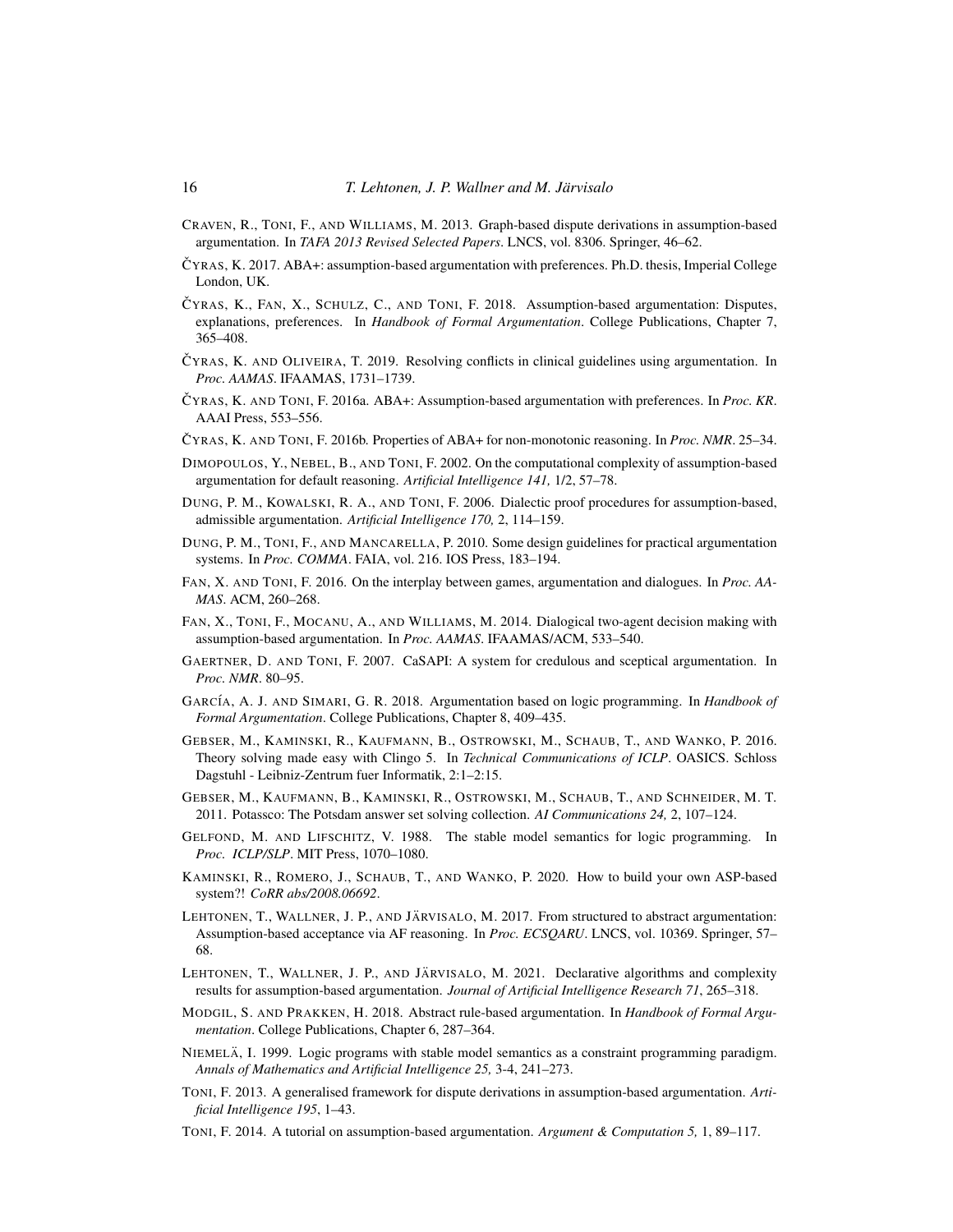#### Appendix A Algorithms

<span id="page-16-0"></span>We provide details on the variants of the algorithms presented in the main paper. Algorithm [4](#page-16-1) enumerates preferred assumption sets, as a variant Algorithm [1.](#page-4-0)

<span id="page-16-1"></span>

| <b>Algorithm 4</b> Assumption set enumeration under preferred semantics           |  |  |  |  |  |
|-----------------------------------------------------------------------------------|--|--|--|--|--|
| <b>Require:</b> ABA framework $F = (\mathcal{L}, \mathcal{R}, \mathcal{A}, \neg)$ |  |  |  |  |  |
| <b>Ensure:</b> return all preferred assumption sets of $F$                        |  |  |  |  |  |
| 1: $\pi := \text{ABA}(F) \cup \pi_{com}$                                          |  |  |  |  |  |
| 2: while $\pi$ is satisfiable do                                                  |  |  |  |  |  |
| Let I be the found answer set<br>3:                                               |  |  |  |  |  |
| $\pi := \pi \cup \{constr(\textbf{out}(I))\}$<br>4:                               |  |  |  |  |  |
| while $\pi \cup \text{in}(I)$ is satisfiable do<br>5:                             |  |  |  |  |  |
| Let I be the found answer set<br>6:                                               |  |  |  |  |  |
| $\pi := \pi \cup \{constr(\textbf{out}(I))\}$<br>7:                               |  |  |  |  |  |
| $E := E \cup \{I\}$<br>8:                                                         |  |  |  |  |  |
| 9: return $E$                                                                     |  |  |  |  |  |

Algorithm [5](#page-16-2) details an algorithm for  $\lt$ -admissible assumption set enumeration, as a variant of Algorithm [2](#page-8-0) for deciding credulous acceptance under the same semantics.

## <span id="page-16-2"></span>Algorithm 5 Assumption set enumeration under <-admissible semantics

**Require:** ABA<sup>+</sup> framework  $F = (\mathcal{L}, \mathcal{R}, \mathcal{A}, ^-, \leq)$ Ensure: return all <-admissible assumption sets of *F* 1:  $\pi_{cand} := \text{ABA}^+(F) \cup \pi_{cf} \cup \pi_{undefeated}^+$ 2:  $\pi_{check} := \text{ABA}^+(F) \cup \pi_{defended}^+ \cup \pi_{suspect-defed}^+$ 3: while  $\pi_{cand}$  is satisfiable do 4: Let *I* be the found answer set 5: if  $\pi_{check} \cup \text{undefined}(I) \cup \text{in}(I)$  is unsatisfiable then  $E := E \cup \{I\}$ 6:  $\pi_{cand} := \pi_{cand} \cup \{constr(\text{out}(I) \cup \text{in}(I))\}$ 7: return *E*

Algorithm [6](#page-17-0) is a variant of Algorithm [3](#page-10-0) and finds a <-complete assumption set (recall that this problem is non-trivial; <-complete assumption sets need not exist for a given framework; if none exist, the algorithm reports "none exist"). Enumerating all <-complete assumptions sets can be achieved via Algorithm [7.](#page-17-1)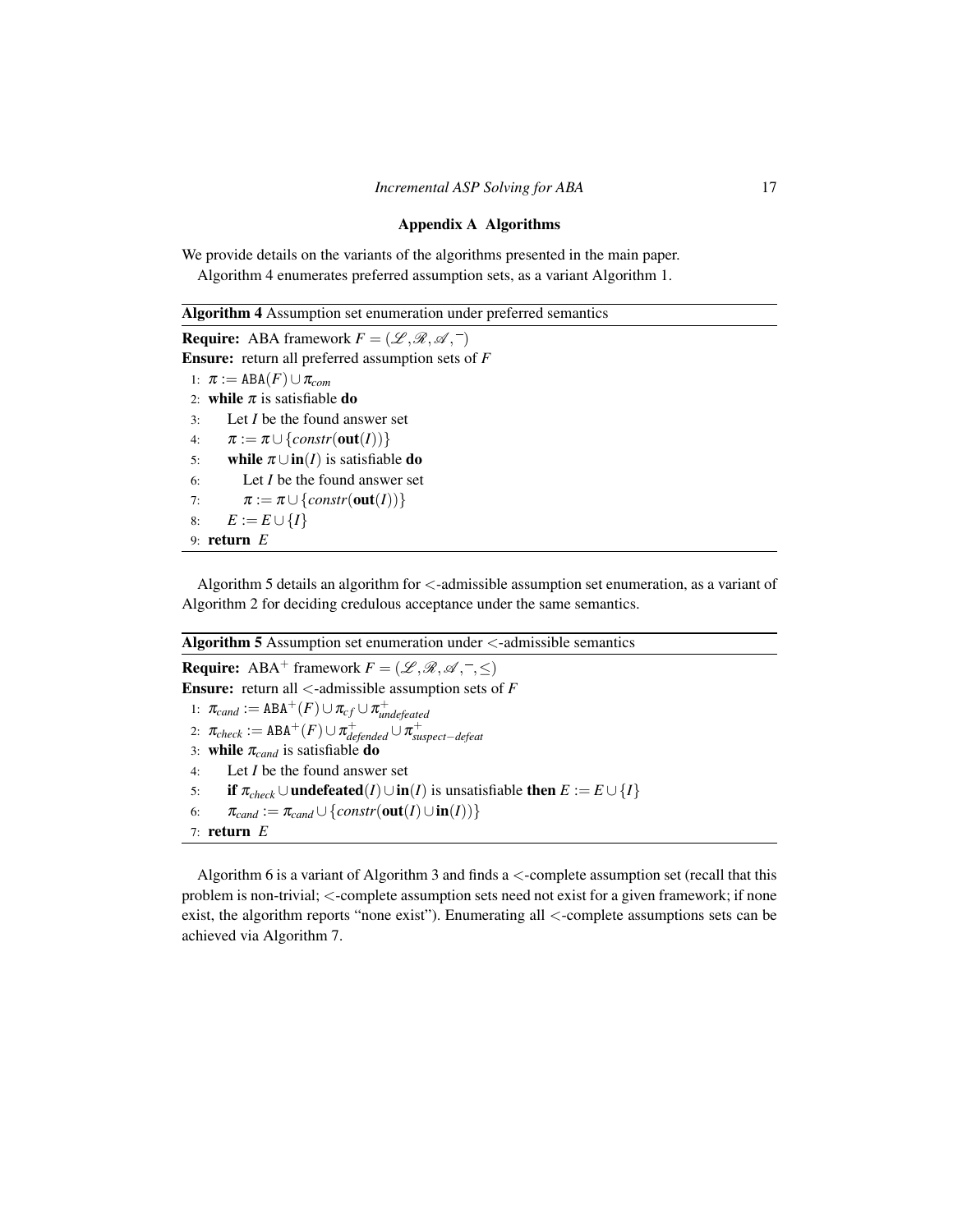## <span id="page-17-0"></span>Algorithm 6 Finding  $a <$ -complete assumption set

**Require:** ABA<sup>+</sup> framework  $F = (\mathcal{L}, \mathcal{R}, \mathcal{A}, -, <)$ **Ensure:** return a  $\lt$ -complete assumption set of  $F$  if one exists, Unsatisfiable otherwise 1:  $\pi_{cand} := \text{ABA}^+(F) \cup \pi_{cf} \cup \pi_{undefined}^+ \cup \pi_{prune}^+$ 2:  $\pi_{checkl} := \text{ABA}^+(F) \cup \pi_{defineded}^+ \cup \pi_{suspect-defeat}^+$ 3:  $\pi_{check2} := \text{ABA}^+(F) \cup \pi_{com}^+ \cup \pi_{suspect-defeat}^+$ 4: **while**  $\pi_{cand}$  is satisfiable **do** 5: Let *I* be the found answer set;  $\text{flag} := \text{true}$ 6: **if**  $\pi_{check}$  ∪**undefeated**(*I*)∪**in**(*I*) unsat. then 7: **for** each  $u \in \mathcal{A}$  such that **undefeated** $(a) \in I$  **do** 8: **if**  $\pi_{check2} \cup \text{undefeated}(I) \cup \{\text{target}(u)\} \cup \text{in}(I)$  is unsatisfiable then *flag* := *f alse*; break 9: **if**  $flag = true$  **then return** *I* 10:  $\pi_{cand} := \pi_{cand} \cup \{constr(\textbf{out}(I) \cup \textbf{in}(I))\}$ 11: return *none exist*

<span id="page-17-1"></span>Algorithm 7 Assumption set enumeration under <-complete semantics

**Require:** ABA<sup>+</sup> framework  $F = (\mathcal{L}, \mathcal{R}, \mathcal{A}, -, <)$ Ensure: return all <-complete assumption sets of *F* 1:  $\pi_{cand} := \text{ABA}^+(F) \cup \pi_{cf} \cup \pi_{undefined}^+ \cup \pi_{prune}^+$ 2:  $\pi_{checkl} := \text{ABA}^+(F) \cup \pi_{defineded}^+ \cup \pi_{suspect-defeat}^+$ 3:  $\pi_{check2} := \text{ABA}^+(F) \cup \pi_{com}^+ \cup \pi_{suspect-defeat}^+$ 4: while  $\pi_{cand}$  is satisfiable do 5: Let *I* be the found answer set;  $flag := true$ 6: **if**  $\pi_{check} \cup$ **undefeated**(*I*)∪**in**(*I*) unsat. then 7: **for** each  $u \in \mathcal{A}$  such that **undefeated**(*a*)  $\in I$  **do** 8: **if**  $π<sub>check2</sub> ∪$ **undefeated**(*I*)∪{**target**(*u*)} ∪ **in**(*I*) is unsatisfiable **then**  $\text{flag} := \text{false}$ ; break 9: **if**  $flag = true$  then  $E := E \cup \{I\}$ 10:  $\pi_{cand} := \pi_{cand} \cup \{constr(\textbf{out}(I) \cup \textbf{in}(I))\}$ 11: return *E*

#### Appendix B Experimental Results

Figure [B 1](#page-18-0) shows the number of candidates found for instances which each version solved when considering the task of credulous acceptance. Similarly to finding one assumption set (Figure [3](#page-13-1) left), using the stronger refinement for the CEGAR algorithm for <-complete semantics drastically reduces the number of iterations needed to find the solution. This supports the conclusion that reducing the number of candidates is at least a partial reason for the improvement in solving efficiency when using the stronger abstraction for <-complete semantics.